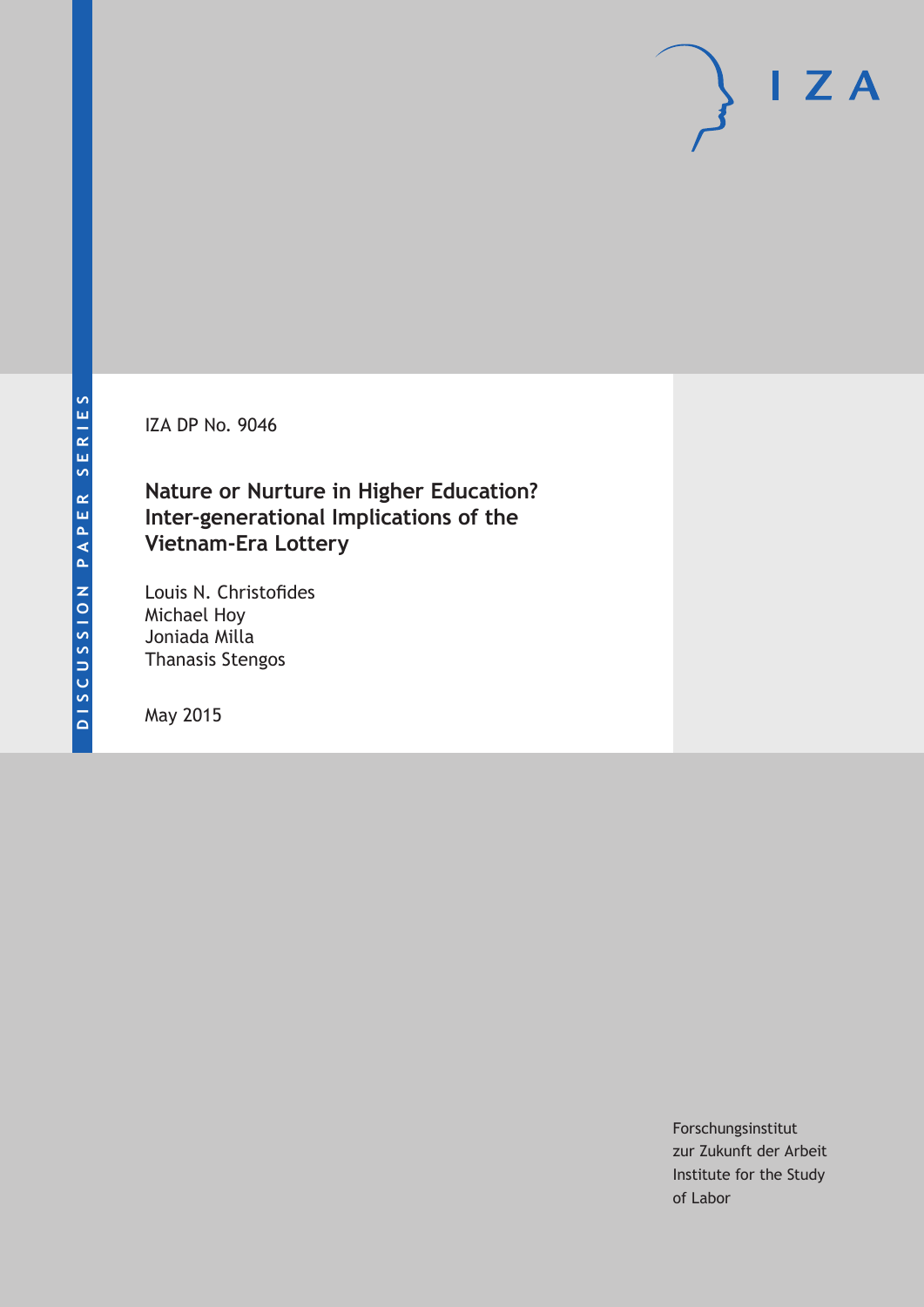# **Nature or Nurture in Higher Education? Inter-generational Implications of the Vietnam-Era Lottery**

#### **Louis N. Christofides**

*University of Guelph, University of Cyprus, IZA and CESifo*

#### **Michael Hoy**

*University of Guelph*

#### **Joniada Milla**

*CORE, Catholic University of Louvain*

#### **Thanasis Stengos**

*University of Guelph*

Discussion Paper No. 9046 May 2015

IZA

P.O. Box 7240 53072 Bonn Germany

Phone: +49-228-3894-0 Fax: +49-228-3894-180 E-mail: iza@iza.org

Any opinions expressed here are those of the author(s) and not those of IZA. Research published in this series may include views on policy, but the institute itself takes no institutional policy positions. The IZA research network is committed to the IZA Guiding Principles of Research Integrity.

The Institute for the Study of Labor (IZA) in Bonn is a local and virtual international research center and a place of communication between science, politics and business. IZA is an independent nonprofit organization supported by Deutsche Post Foundation. The center is associated with the University of Bonn and offers a stimulating research environment through its international network, workshops and conferences, data service, project support, research visits and doctoral program. IZA engages in (i) original and internationally competitive research in all fields of labor economics, (ii) development of policy concepts, and (iii) dissemination of research results and concepts to the interested public.

IZA Discussion Papers often represent preliminary work and are circulated to encourage discussion. Citation of such a paper should account for its provisional character. A revised version may be available directly from the author.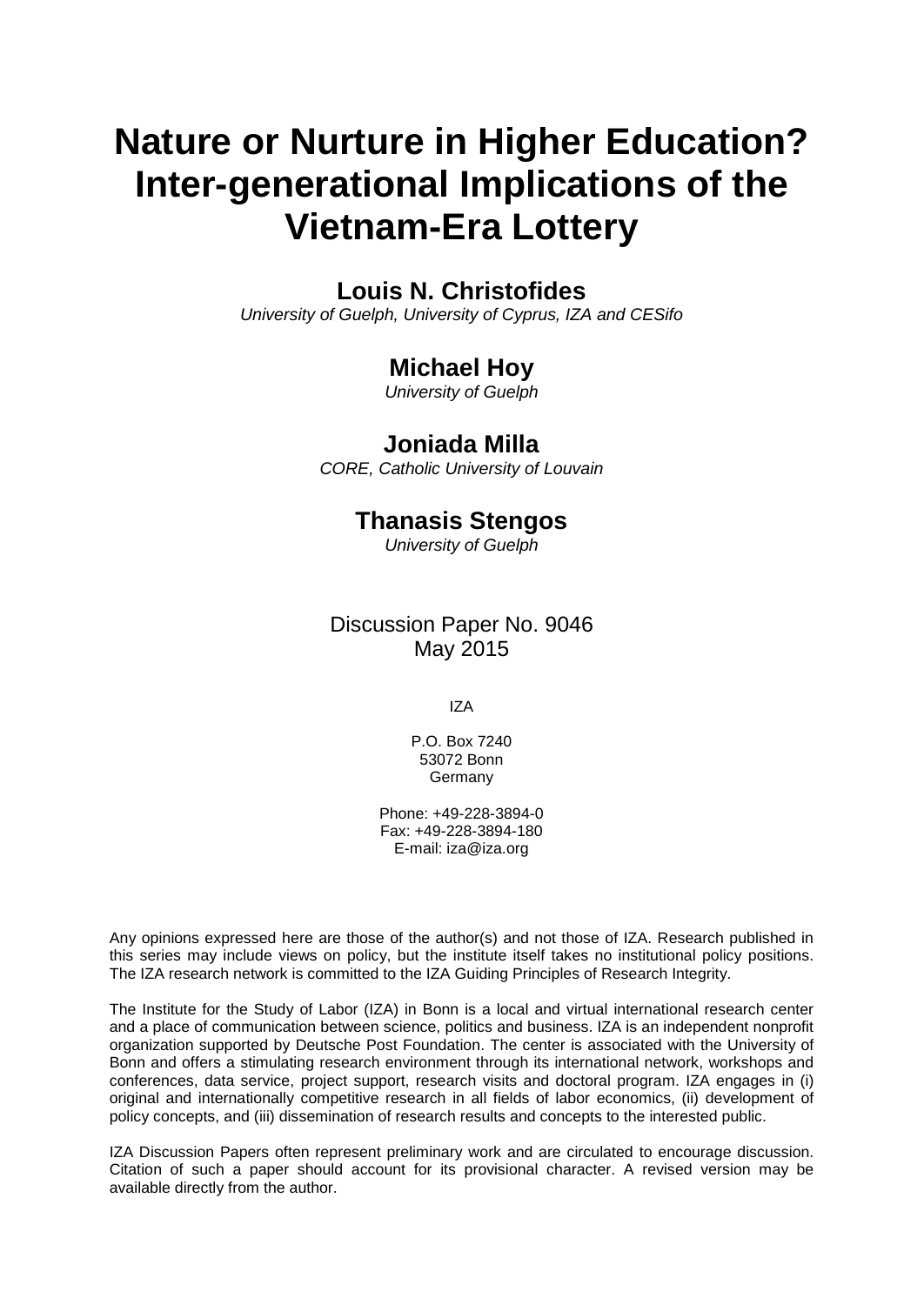IZA Discussion Paper No. 9046 May 2015

# **ABSTRACT**

### **Nature or Nurture in Higher Education? Inter-generational Implications of the Vietnam-Era Lottery**

It is evident that a strong positive correlation persists between the educational attainment of parents and that of their children in many, if not most, populations. This relationship may form an important part of the phenomenon of low social mobility as well as inefficiently low investment in human capital by youth who have parents with relatively low educational attainment. Is it a genetic inter-generational transmission of innate ability from parents to their children (i.e. nature) or is it the environment that the better educated parents provide for their children (i.e. nurture) that explains this positive relationship? Understanding the relative contributions of nature versus nurture is critical to the development of any social policy designed to increase social and economic mobility between generations. Separating the socalled nature and nurture effects of this relationship is a difficult task. We use the Vietnam Era Draft Lottery as a natural experiment to address the nature-nurture question. Attending university in order to avoid the draft created a cohort which included individuals who would not normally have attended post-secondary educational institutions. Comparing the educational attainment of children of this cohort to that of cohorts who attended university in "normal times" creates a natural experiment to test the relative importance of the nature or nurture explanations. Our findings provide evidence in support of the nurture argument.

#### **NON-TECHNICAL SUMMARY**

Earlier studies show that the Vietnam draft lottery provided extra incentives for men to attend university and that their attendance increased. Men who (for nature reasons) might not have gone to university during "normal times" appear to have gone to university to avoid the draft. We examine the propensity of their children to go to university relative to those of a control group. Did those children behave as nature would suggest, or did the nurture provided by their university-educated fathers lead them to be as at least as likely to go to university? Consistent with nurture, we find the latter.

JEL Classification: I0

Keywords: inter-generational mobility, higher education attendance

Corresponding author:

Joniada Milla CORE, Université catholique de Louvain 34 voie du Roman Pays – L1.03.01 B – 1348 Louvain-la-Neuve Belgium E-mail: [joniada.milla@uclouvain.be](mailto:joniada.milla@uclouvain.be)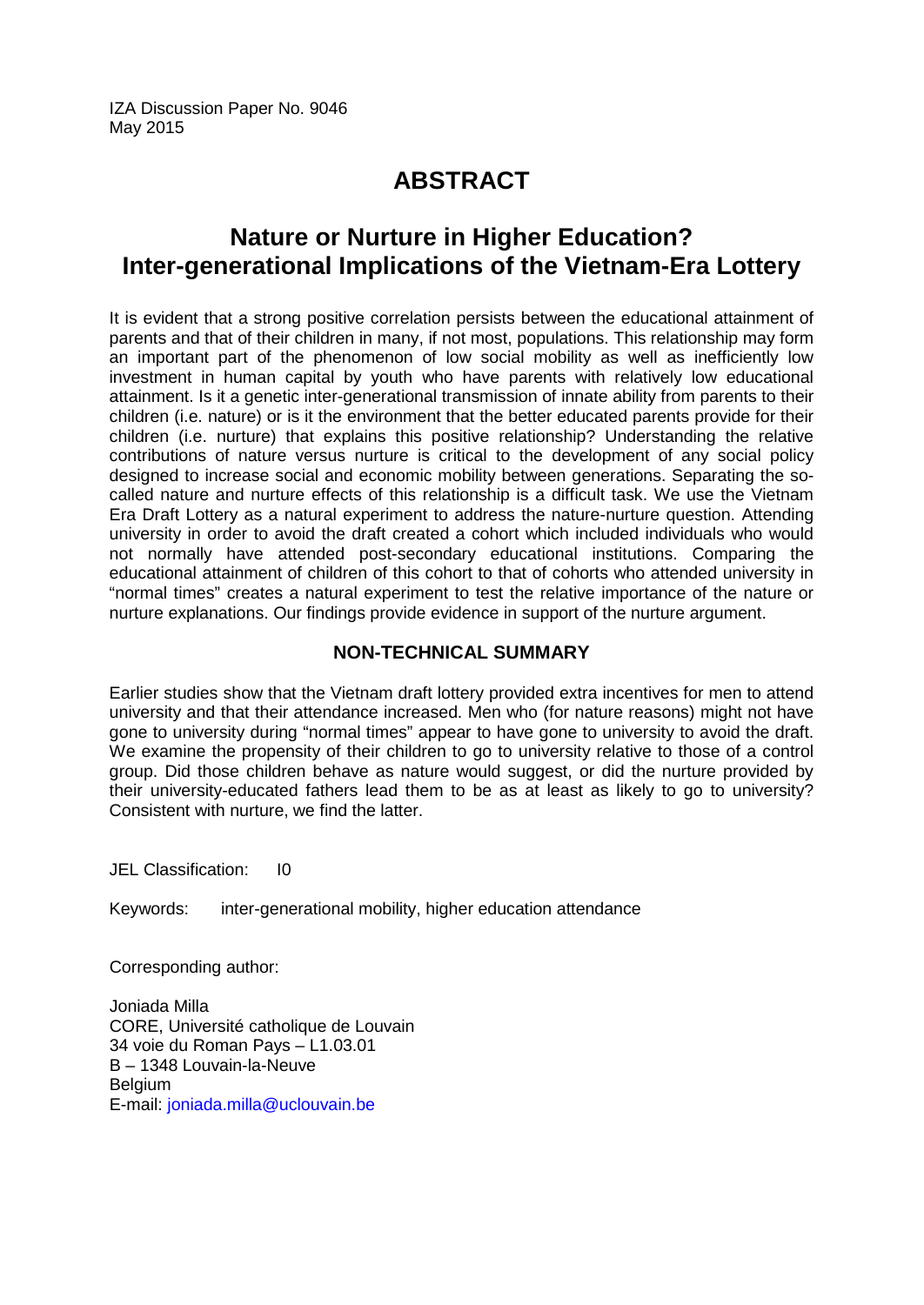#### 1 Introduction

There is longstanding concern that low inter-generational mobility creates economic and social problems that are linked to high levels of economic inequality and economic inefficiency, although the direction of causality is not so clear. As reported by [Corak](#page-23-0) [\(2013\)](#page-23-0), the [OECD](#page-24-0) [\(2011,](#page-24-0) p.40) has expressed the view that rising economic inequality "can stifle upward mobility, making it harder for talented and hard-working people to get the rewards they deserve." Besides a concern with justice and economic welfare, low social mobility can blunt incentives and so lead to lower overall productivity. Several studies have investigated the role that the inter-generational transmission of education attainment plays in this phenomenon. It is with this part of the literature that we are primarily concerned in this paper.

[Hertz et al.](#page-23-1) [\(2007\)](#page-23-1) estimate 50-year trends in the inter-generational persistence of educational attainment for 42 countries and find an overall average correlation between the schooling of the parents and that of their offspring of approximately 0.4. They also find substantial regional variations which suggest that policy interventions may be able to modify this relationship. Since the level of education is an important determinant of earnings and overall well-being, understanding the reason for this positive correlation is important. As [Black et al.](#page-23-2) [\(2009\)](#page-23-2) point out, the reason may be "a pure selection story: the type of parent who has more education and earns a higher salary has the type of child who will do so as well, regardless. Another story is one of causation: obtaining more education makes one a different type of parent, and thus leads to the children having higher educational outcomes." If the latter is correct, then policies which increase education in one generation will have spillover effects for the next generation. To distinguish between selection and causation, however, is challenging and the best opportunities for doing so have been natural experiments in which a shock occurs that changes the incentive to obtain education. In the case of [Black et al.](#page-23-2) [\(2009\)](#page-23-2), the shock explored is a change in compulsory schooling laws in Norway during the 1960s which increased the minimum required years of schooling from seven to nine. We use the Vietnam Era Draft Lottery as a natural experiment to address causation in the context of the nature-nurture question and to identify whether there is a causal effect of parental education on children's education. [Card and Lemieux](#page-23-3) [\(2001\)](#page-23-3) showed that the college enrolment rates for men increased and fell abruptly between 1965 and 1975. Therefore, the strategy of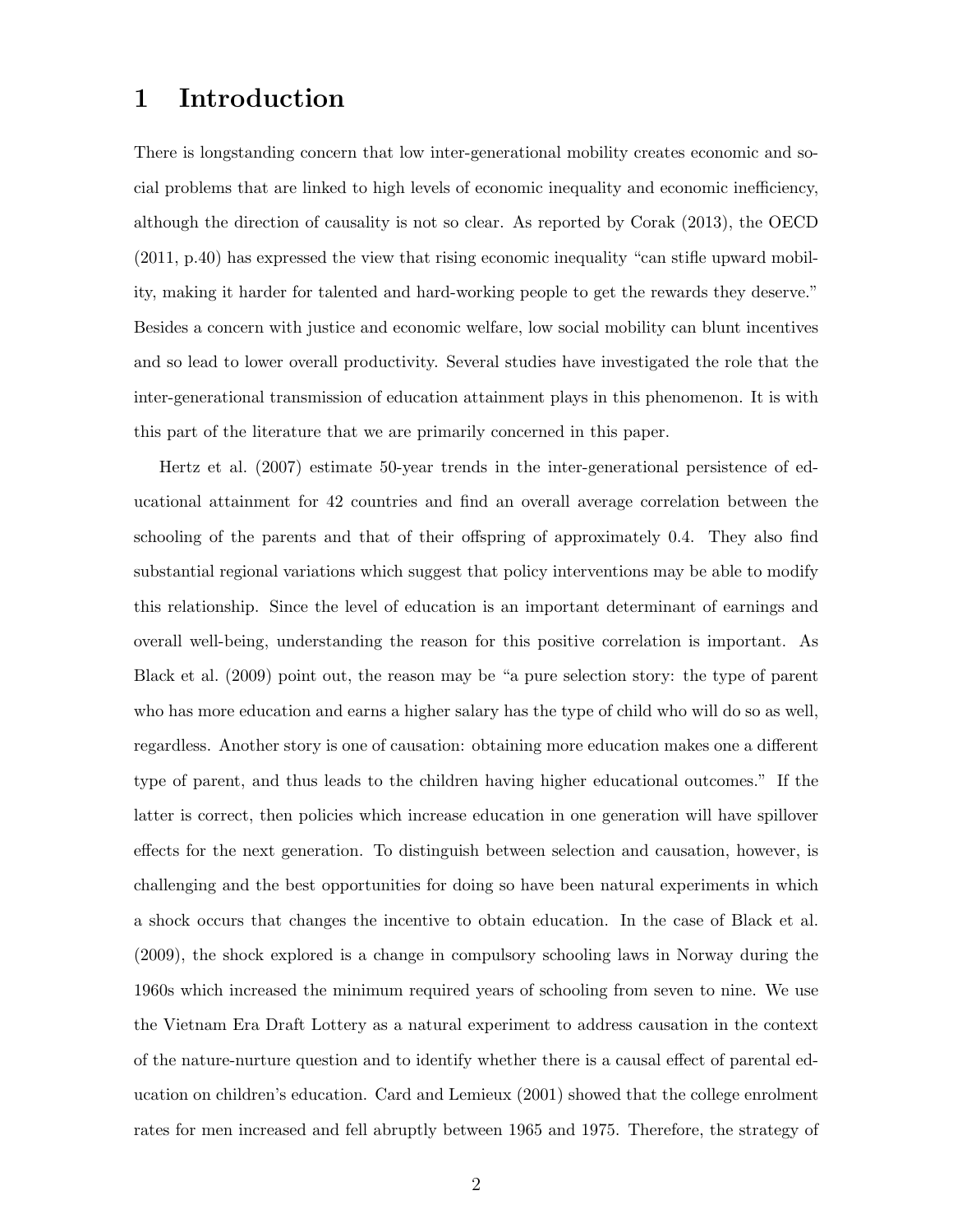attending university in order to avoid the draft creates a cohort of men who would not normally have attended post-secondary education (PSE) institutions. We will refer to this cohort as the "PSE draft avoiders cohort." Comparing the educational attainment of the children of this cohort to that of cohorts who attended university in "normal times" creates a natural experiment to test the relative importance of the nature and nurture explanations. If the transmission of post-secondary education from parents to children for the "normal cohorts" exceeds that for the "PSE draft avoiders cohort", then we conclude that individuals who would not normally have obtained PSE do not pass on that achievement to as great an extent as "normal" PSE attendees. Such a result would be consistent with at least some extent of nature being the reason for the inter-generational transmission of PSE. This follows since such a finding would imply that those who would not normally have attended PSE would, under the nature explanation, have lower innate ability and so pass on lower innate ability to their children which would in turn reduce the chances of them attending PSE. However, a finding that there is the same degree of inter-generational transmission of PSE for the two cohorts points in the direction of a nurture explanation. This follows since such a finding would imply that those who would not normally have attended PSE but do so for ulterior motives pass on to their children the ability and aspiration for PSE to the same extent of "normal PSE attendees." Such a result, which is what we find, is consistent with the nurture explanation; that is, the act of attaining some PSE in itself appears to create a different sort of parent and a different sort of environment for the children and this leads these children to also be more likely to obtain some PSE. In other words, it appears that the education level of one generation has a causal effect on the education level of the subsequent generation.

Both the nature and nurture explanations for the inter-generational transmission of education are admittedly highly nuanced. In particular, the nurture explanation may reflect many factors responsible for the observation that a child with highly educated parents is more likely to obtain a relatively high level of education. That is, regardless of the reason for obtaining a high level of education, doing so may lead parents to make decisions or take on behavioural traits that lead to higher educational achievement by their children. One channel may simply be increased parental expectations for children's educational attainment. Parents who have chosen to attend university may serve as positive role models for their children's educational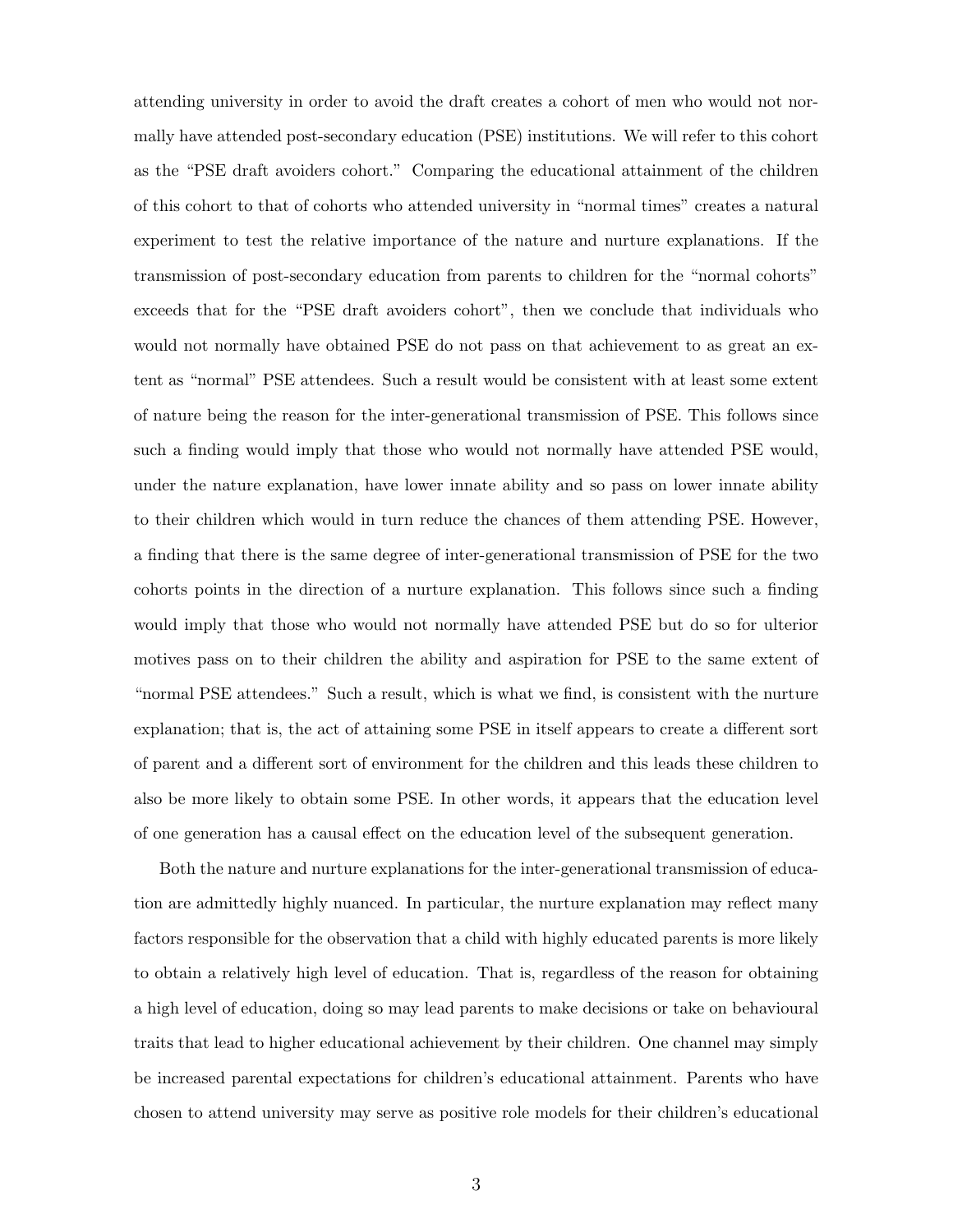aspirations (see [Christofides et al., forthcoming\)](#page-23-4) regardless of any purposive behaviour by the parents. It is also well-established that parents with higher education are more likely to live in "good neighbourhoods" and spend more money on items that promote cognitive development (e.g., books, computers, tutors, etc.).<sup>[1](#page-5-0)</sup> We do not disentangle which of these channels are more or less important. However, our analysis does provide a test for whether inter-generational transmission of education is based on nurture or nature. Our results are consistent with nurture being the more plausible explanation for the inter-generational transmission of higher education.

We also identify the cohort of men which includes those who either voluntarily or through conscription participated in the Vietnam War and which was thus later faced with an extra incentive to attend university due to grants provided through the GI Bill. This latter group may also represent a cohort that includes men who would not under normal circumstances have attended college or university. However, these two groups of men were influenced by the occurrence of the war in very different ways and so probably possess quite different characteristics. To illustrate this distinction and also to explain our identification strategy more clearly, consider the following, admittedly simplistic, explanation which provides some intuition about the methodology that we invoke.

<span id="page-5-1"></span>

Figure 1: Distribution of characteristic index for PSE tendency

Suppose there is some index of characteristics,  $\alpha$ , which represents the inclination to attend PSE. Let  $f(\alpha)$  represent the density for  $\alpha$  and assume that there is some cut-off value

<span id="page-5-0"></span><sup>&</sup>lt;sup>1</sup>For reference to work that supports the channel of aspirations and expectations see [Christofides et al.](#page-23-4) [\(forth](#page-23-4)[coming\)](#page-23-4). [Corak](#page-23-0) [\(2013\)](#page-23-0) provides information on the latter (nurture) effect (see especially Figure 6, p. 91 of [Corak](#page-23-0)  $(2013)$ .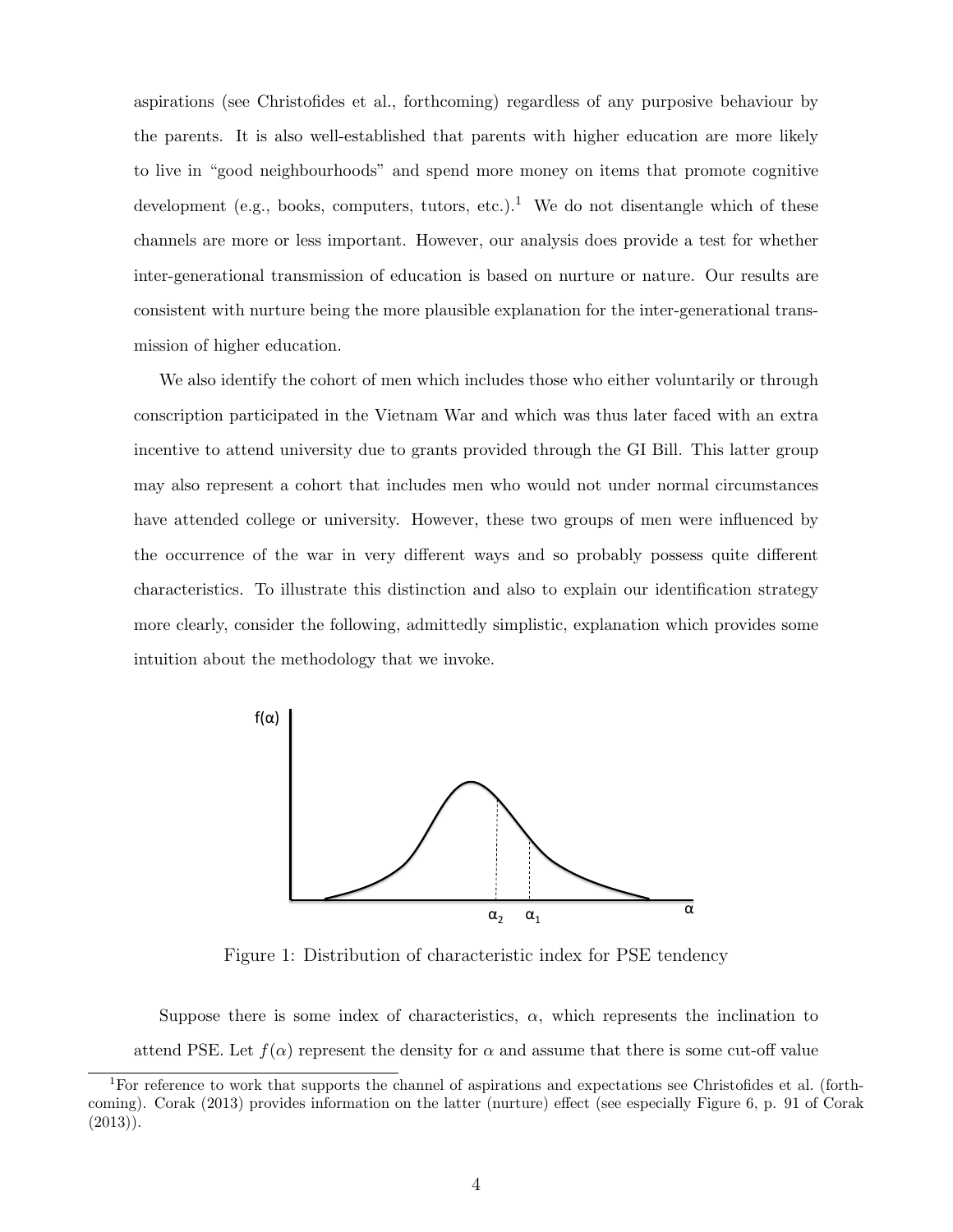of  $\alpha$  which demarcates those who will attend university and those who will not. For example, if the normal cut-off value is  $\alpha_1$  in Figure [1,](#page-5-1) then all those with  $\alpha \geq \alpha_1$  will attend university while those with  $\alpha < \alpha_1$  will not. Just what this characteristic represents depends on what beliefs or what model one has in mind to explain PSE attendance, as we explain further below. However, whatever characteristics index  $\alpha$  measures and so whatever is presumed to determine PSE attendance decisions, men who we call draft avoiders are those who have  $\alpha < \alpha_1$  but place an additional value on attending university in order to avoid the risk of being drafted. Although the strength of preference of draft avoiders to avoid the draft may be correlated with  $\alpha$ , it seems likely that some such individuals who attend university to avoid the draft will come from the group with  $\alpha < \alpha_1$ . In fact, this seems clearly the case given the results of [Card and Lemieux](#page-23-3) [\(2001\)](#page-23-3) that show more men than usual did attend PSE during the years of risk of conscription.

Now, suppose the reason that there is a positive correlation between the education level of children and parents is entirely due to nature; that is, parents with a sufficiently high level of the characteristic (index)  $\alpha$  to have obtained some post-secondary education will have children who also tend to have a higher level of  $\alpha$  than their cohorts and so these children are also more likely to attend PSE. For the nature explanation,  $\alpha$  is usually considered to be some heritable trait (or set of traits) representing innate ability. This is one explanation for the observation that children with parents who have post-secondary education are more likely to also attend PSE. The cohort of men that includes draft avoiders will include men with a lower level of  $\alpha$  than the cut-off value  $\alpha_1$ . Therefore, their children will on average have a relatively lower level of  $\alpha$  than would the children of parents with PSE coming from "normal cohorts." Under a nature explanation of inter-generational transmission of education, the impact of parental education on children's education should be less for the cohort that includes the draft avoiders. We find little to no evidence of this being the case. In other words, it appears that it is simply the fact that an individual has attended PSE that creates a higher likelihood that the person's child will attend PSE and this is not driven by inheritance of some genetic ability (i.e., in the words of [Black et al.](#page-23-2) [\(2009\)](#page-23-2), we find that attending PSE "makes one a different type of parent"). Our empirical results suggest that a nurture explanation for the inter-generational transmission of education is more plausible. What drives the nurture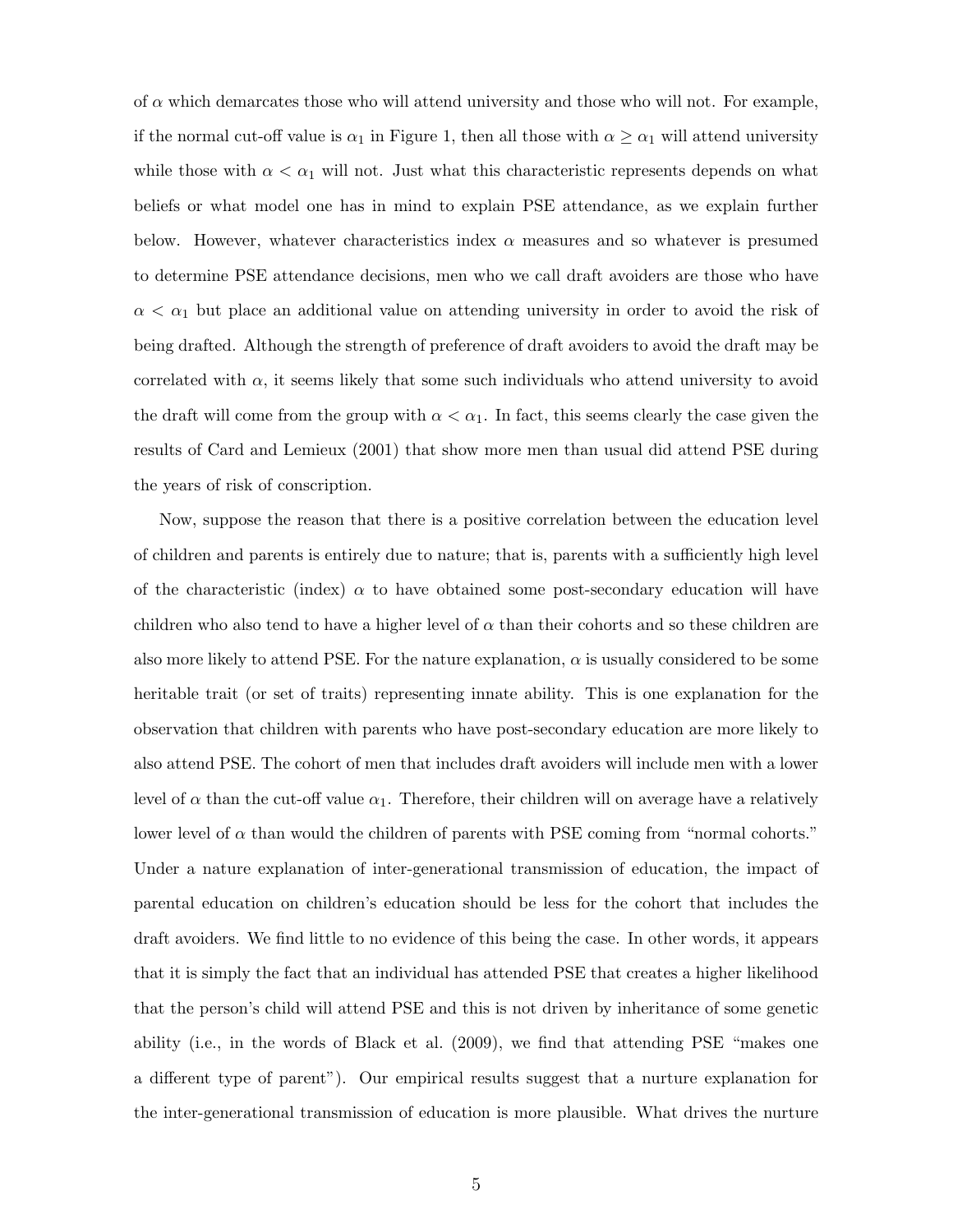explanation may reflect a wide variety of environmental reasons and our analysis does not allow for disentangling these. Obtaining some PSE may affect many personal characteristics and behaviours of parents that influence their children's decisions about PSE attendance, such as parental expectations for their children's educational attainment, parental role model effects, parental inputs related to childhood enrichment, parents' decision on school choice for their children, etc. A variety of these parental characteristics may all contribute to the positive effect of parental education on the level of the children's PSE decision. Our results suggest that whatever are the specific channels, individuals who attend PSE pass on to their children some of the necessary requirements for scholastic achievement and aspirations to gain entry to PSE. Whatever the relative importance of the various channels associated with a nurture explanation, the draft avoiders who would not have attended PSE in normal circumstances appear to transmit their own educational achievements to the same degree as for "normal" cohorts. This is not consistent with the nature explanation provided above.

Our presumption about draft avoiders is that, although those with a higher value of the characteristic (index value)  $\alpha$  are more likely to choose PSE attendance as a strategy to avoid the draft, there will be a variety of values of  $\alpha$  (all being less than  $\alpha_1$ ) in that group. Of course, some men with  $\alpha > \alpha_1$  may also wish to avoid the draft but would have obtained some PSE in any case and so do not need to be separately treated.

As a result of the Vietnam War, and other wars, there is a second group of "treated" individuals. These are men that would normally have obtained some PSE but chose instead to join the armed forces to serve in the war for one reason or another (e.g., due to feelings of patriotism or to gain a particular type of life experience or possibly a trade). After their service, many such individuals had the opportunity to attend a PSE institution at a reduced cost due to the GI Bill. Moreover, the subsidy would presumably reduce the critical value of the cut-off PSE tendency characteristic  $\alpha$  that demarcates those who would decide the net value of PSE is worthwhile. Suppose the critical value for such individuals becomes  $\alpha_2 < \alpha_1$  as shown in Figure [1.](#page-5-1) This being the case, one would expect a group of subsidized individuals possessing  $\alpha$  between the values  $\alpha_1$  and  $\alpha_2$  would attend PSE and also create a cohort of individuals who, under the nature explanation, would be less likely to pass on their educational attainment to their children. However, as noted above, this cohort may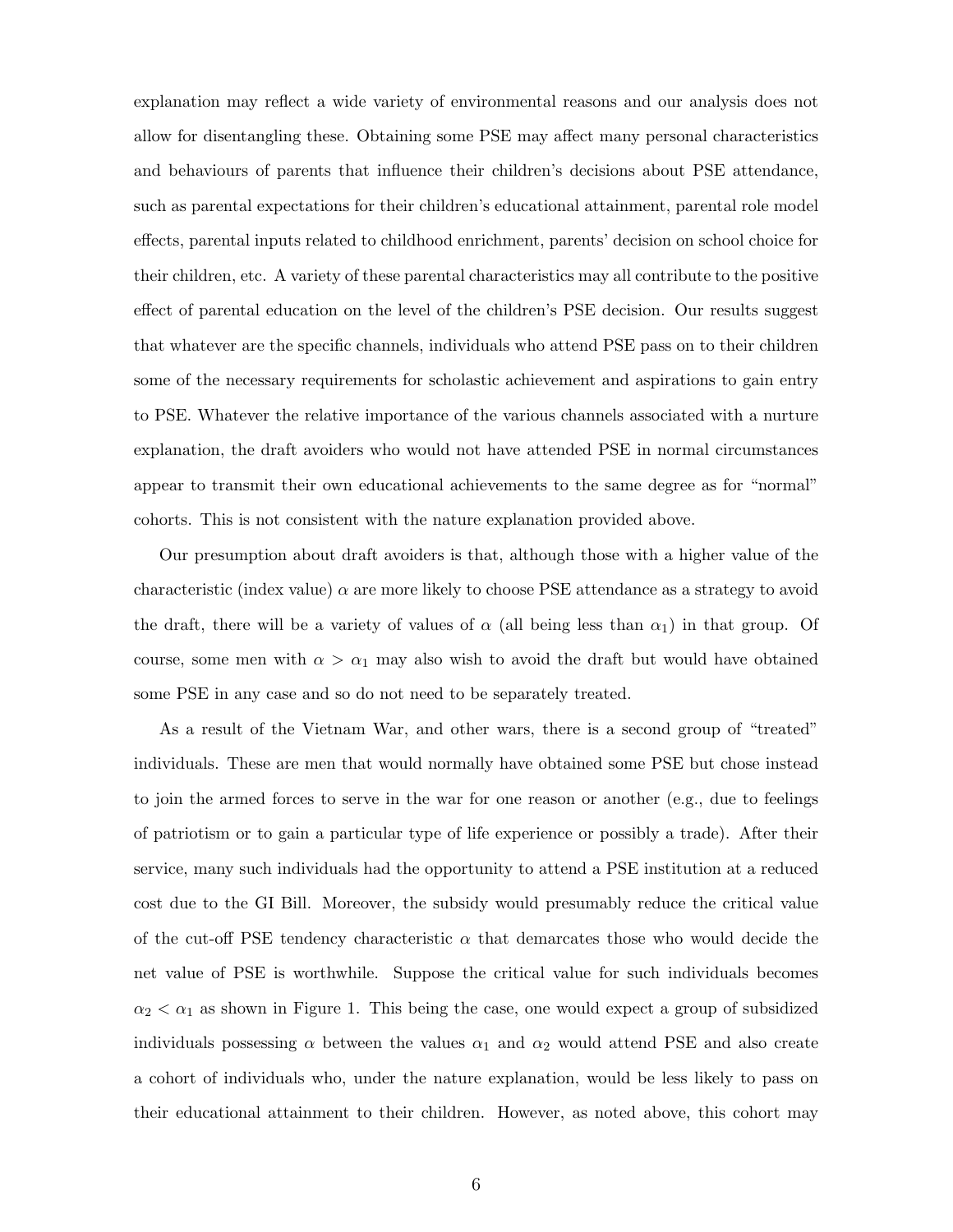also contain individuals with  $\alpha > \alpha_1$  and so the prediction on inter-generational attainment is not unambiguous. Moreover, these individuals may be quite different from individuals who would normally obtain some PSE in regards to various other unobserved characteristics as well as their life experiences being very different at time of entry to PSE.

While there have been numerous papers investigating the outcomes of the individuals affected by the Vietnam War lottery, to the best of our knowledge our paper is the first attempt at investigating the outcomes of their children. This paper also stands alone among the inter-generational mobility studies for the novel way in which it exploits an exogenous source of variation in the fathers' incentives to attain tertiary education. We emphasize that our research does not address the general argument of nature versus nurture but only the extent to which it is relevant to the inter-generational transmission of education at the post-secondary level. Many papers have found evidence favouring the nurture debate in that environmental features where the child was reared matter in their life prospects, whereas other papers find that nature and nurture complement each other in this respect (Björklund [et al., 2007,](#page-23-5) [2006\)](#page-23-6). Björklund et al.  $(2007)$  study the inter-generational transmission of the socio-economic status that they measure by years of education and income. They investigate a very unique Swedish data set that links children to their biological and adoptive parents and contains information on both. They find that both nature and nurture play roles in the inter-generational transmission of education, albeit with the nature effect significantly larger in magnitude. Using a sample of natural offsprings and adopted children, [Plug and Vijverberg](#page-24-1) [\(2003\)](#page-24-1) find evidence that 50% of the inter-generational transmission of IQ scores is related to nature rather than nurture. With the exception of a possible link between mothers and sons, [Black et al.](#page-23-2) [\(2009\)](#page-23-2) find no causal effects of increased compulsory schooling of parents on the education of their children. However, they look at enforced additional schooling at the bottom tail of the distribution (i.e., increasing the mandatory education level from seven to nine years in Norway during the 1960s). Comparing their results to ours suggests that the stage of life at which an exogenous increase in education (for future parents) occurs may have differing causal (nurture) effects on the education level of their children.

In the following section we present the empirical framework. In section 3 we describe the data and the empirical results follow in section 4. The final section concludes.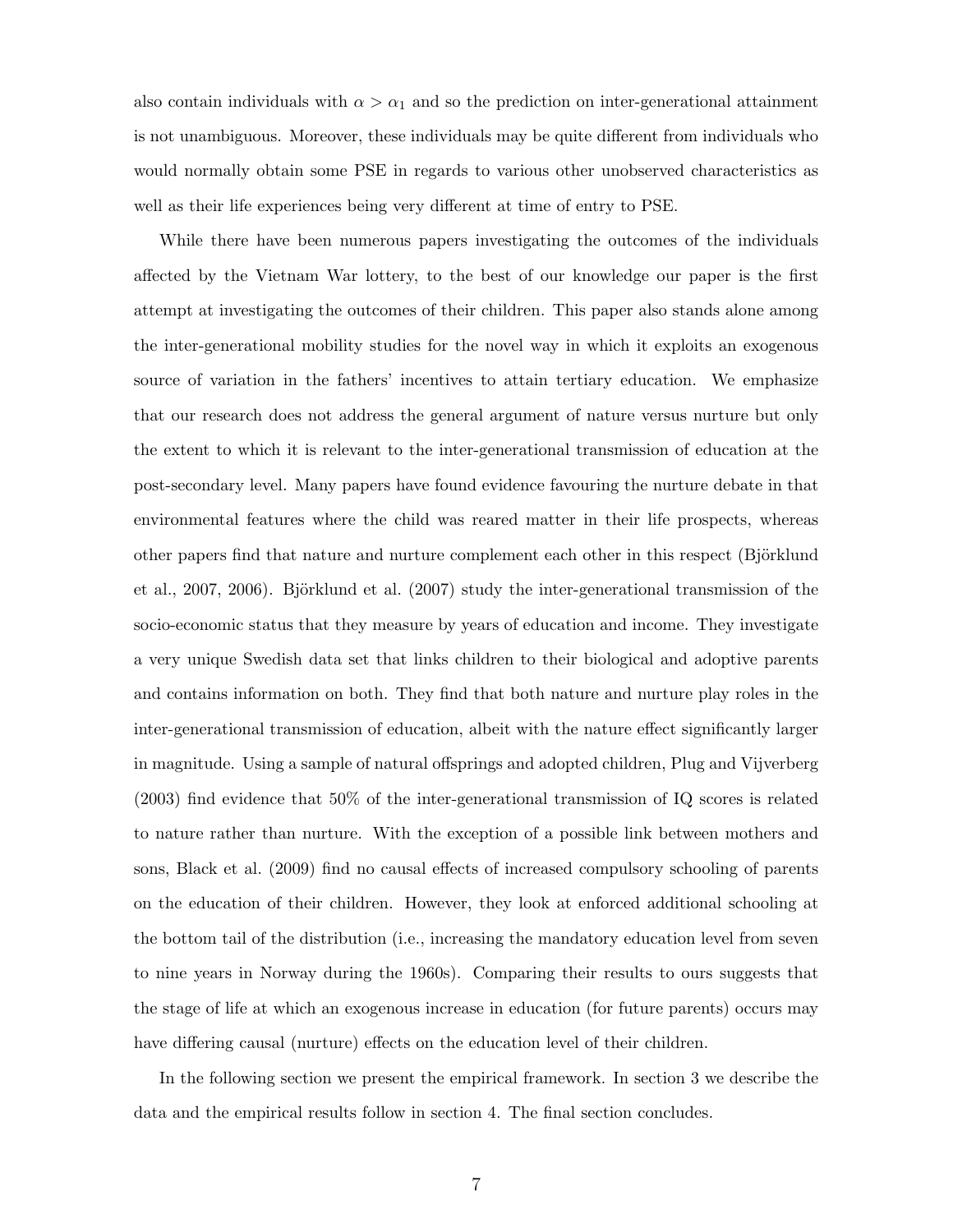#### 2 Empirical Framework

We analyze the inter-generational effect of higher education on the children's likelihood of attending PSE in the following framework.

<span id="page-9-0"></span>
$$
P(Y_i = 1) = \gamma_1 I(\text{Father Edu}_i) + \gamma_2 I(\text{Father PA}_i)
$$

$$
+ \gamma_3 I(\text{Father Edu}_i)^* I(\text{Father PA}_i) + X_i \beta + \epsilon_i \qquad (1)
$$

where I(.) is an indicator function and I(Father Edu<sub>i</sub>) is a set of PSE level dummy indicators. I(Father  $PA_i$ ) is an indicator of whether the father is born during the Draft Lottery risk years of the Vietnam Era and is considered a Potential Avoider (PA) of the Vietnam-era draft. Since the data does not provide information on whether the father was granted an educational deferment, we proxy the PA status in three different ways. Starting with a general definition, we first use an indicator variable identifying those fathers whose birth year is between 1945–1950. Even though the deferment allowance was fading out for the later birth years after 1950, individuals born in the three years 1951-1953 still faced a risk of conscription, albeit one that was falling. Therefore, we also use three extended definitions of PA status that define the draft avoiders cohorts to be those fathers who were born between 1945–1951, 1945–1952 and 1945–1953. These are explored separately. In order to better approximate the PA status, we define a second definition of the PA status as an indicator variable that identifies fathers who were born in the draft lottery risk years, but who did not serve in the Vietnam War. Finally, the third proxy that we use for the PA status exploits the regulations of the educational deferment policy that issued educational deferments for the post-secondary programs except first professional degrees, and post-graduate degrees such as Master's and doctoral degrees. To construct this third proxy for PA status, we interact the second proxy with a dummy variable that indicates whether the father has an education level which did not qualify for deferment. This last definition approximates best the PA status of the father.  $\epsilon_i$  is an idiosyncratic error term,  $X_i = [1, Z_i]$  and  $Z_i$  is a vector of covariates.

In order to make sure that the PA indicators are not capturing a parental age effect, we add the fathers' and mothers' age and its square as a covariate in the regressions. This is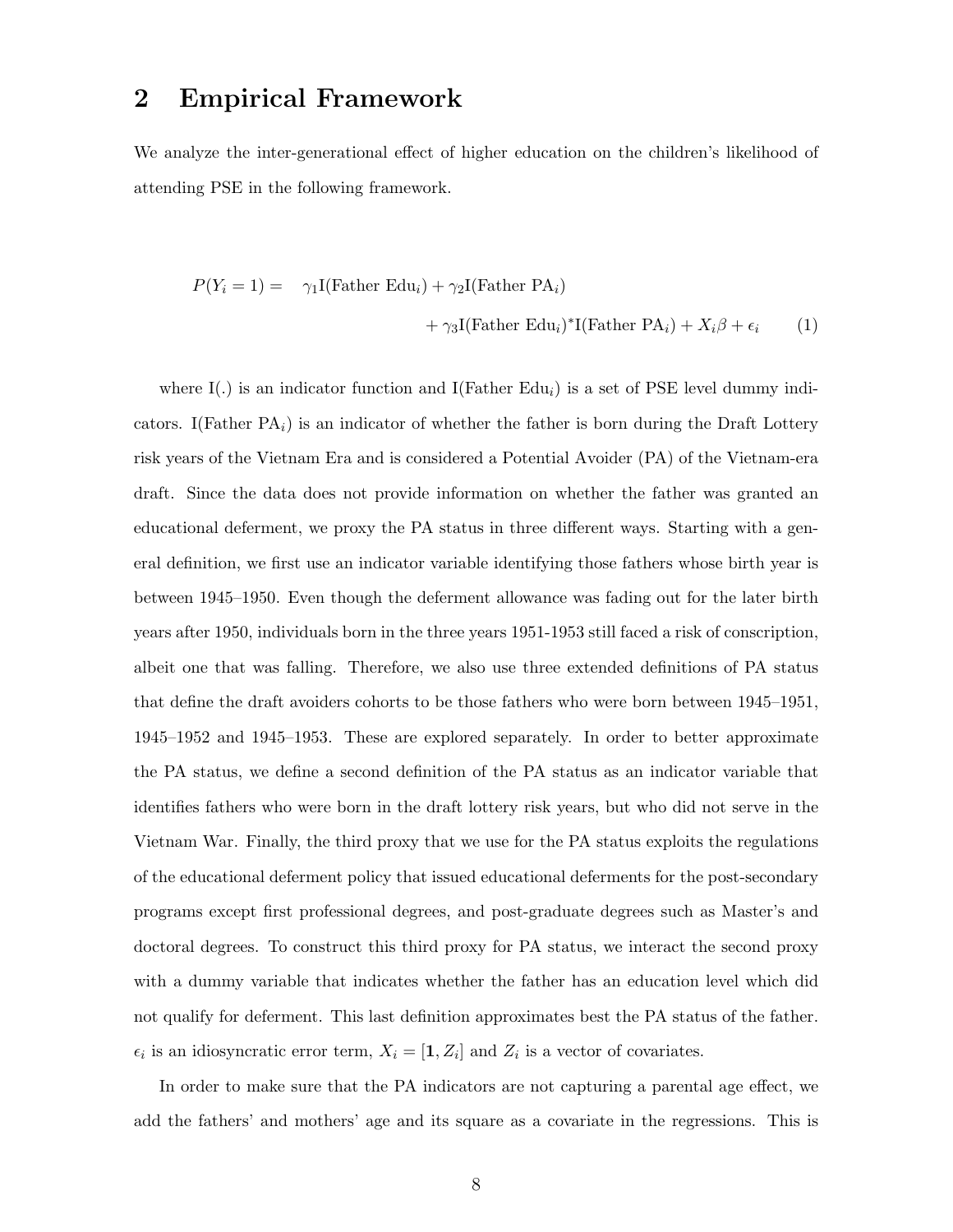intended to capture the fact that the incentives that parents transmit to their children could depend on age. Attendance in tertiary education has been increasing for the younger cohorts. We circumvent this potentially confounding effect of the upward trend by adding children's birth year dummy variables. We also account for assortative matching as another unintended implication of the Vietnam War lottery draft. Since the fathers in our sample attended PSE in order to avoid the draft, they may well have met their future wives at school. To capture this channel we include mothers' education as a covariate and its interaction with fathers' education for the survey years (post 1992) that allow a detailed classification of the PSE levels.

Overall,  $Z_i$  contains the following characteristics for each individual *i*: female dummy, race dummies (White, Black, Hispanic), single marital status, dummy variables indicating the number of own children and the number of siblings in the household, adoptive parents indicator, own age and its square, metropolitan city centre and metropolitan out of city centre residence dummies, house ownership dummy, income per capita and its square, father and mother education dummies and their interactions, father and mother age and their square, children's birth year dummies and survey year dummy variables.

#### 3 Data

We have available for use the U.S. Current Population Survey [\(King et al., 2010\)](#page-24-2) for the years 1981–2014 that is conducted in March of each year. We use the March surveys because they contain both the educational variables and information on veteran status. One limitation of the CPS in the context of this paper, is that it is a household survey. This means that once the young adults leave the household it is impossible to link them to their parents. In Figure [A.1](#page-25-0) we can see that the number of respondents that can be linked to their father is high, in particular, for the ages between 15–18, but decreases quickly for the older children. For instance we can only link about half of the 24-year olds in the sample to their fathers. Since we are analyzing an inter-generational effect of the fathers' education on their children, data availability on both generations is a binding restriction. Given this limitation, our main sample is composed of respondents in the civilian population who are between the age of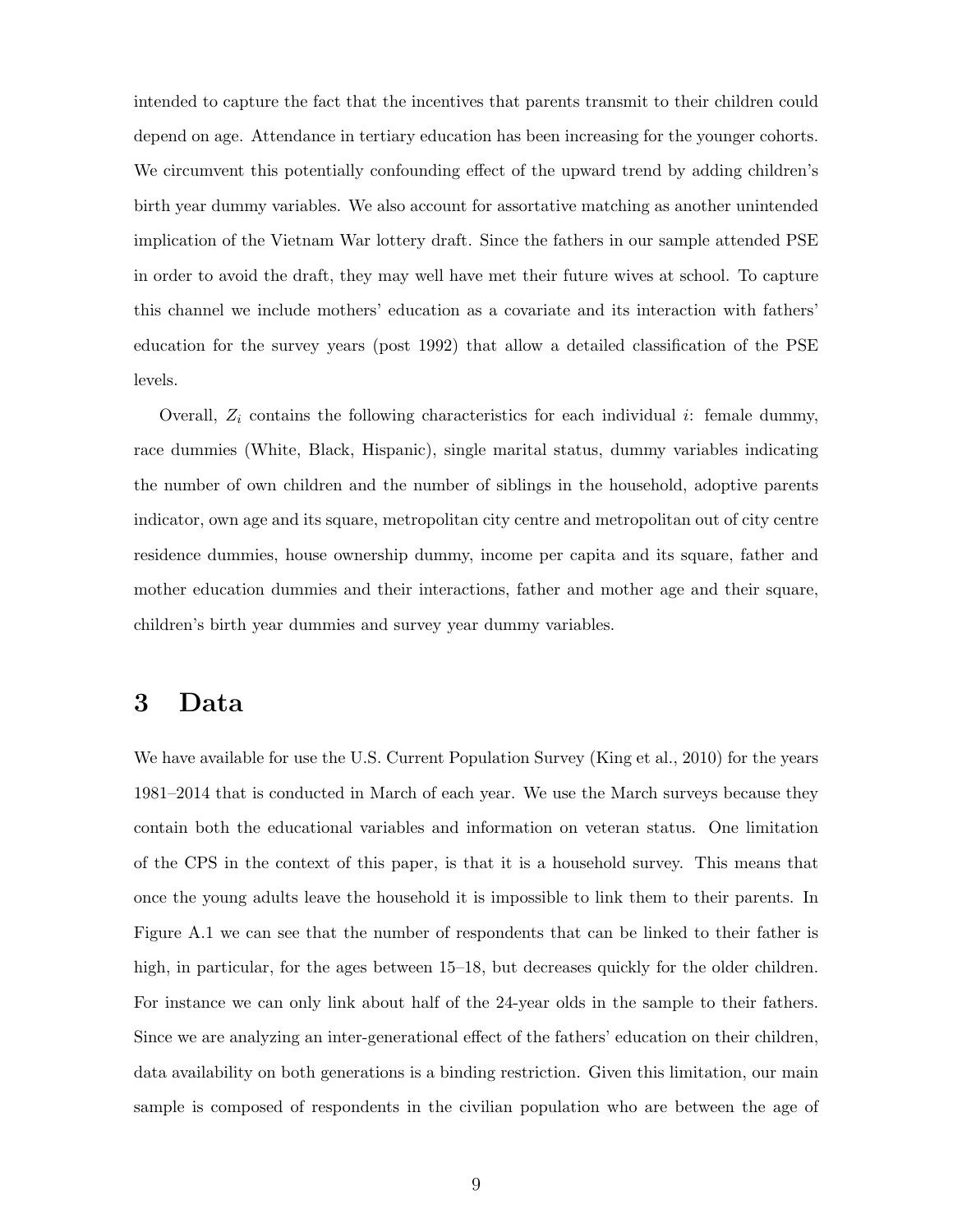19–21 years old and who can be linked to their parents (their fathers in particular). From Figure [A.1](#page-25-0) we can see that the majority of youth at this age range are linked to their fathers.

In our context, the treated respondents (children in this case) are those whose fathers belong to the draft avoiders cohort. [Card and Lemieux](#page-23-3) [\(2001\)](#page-23-3) provide evidence that "draftavoidance behaviour had little or no effect on the average schooling outcomes of men born after 1950." Hence, our main treatment group are the children of those men who were born between 1945–1950 under risk of conscription in the Vietnam War. [Grimard and Parent](#page-23-7) [\(2007\)](#page-23-7) also use the same birth years to construct their treatment group. Differently from the above two papers, [Angrist and Chen](#page-23-8) [\(2011\)](#page-23-8) use the birth years 1948–1953 to define the treated cohorts, instead of 1945–1950. However, the aim of their paper is to estimate the GI Bill benefits on the later life outcomes of Vietnam War veterans rather than those who avoided service. Given the two different approaches, we use four different treatment definitions to include all fathers affected who faced some level of risk: Fathers born 1945–1950, 1945–1951, 1945–1952 and 1945–1953. A chronology of the draft lottery events is summarized in Table [A.1.](#page-24-3) We omit the respondents whose fathers were born before 1935. In this way we prevent the confounding effects that may originate from older father cohorts who were at risk of conscription in the previous war periods [\(Grimard and Parent, 2007\)](#page-23-7), and especially the Korean war during which education deferments were also granted.

In this paper the outcome of interest is the probability of attending or enrolling in any PSE program for the individuals who can be linked to at least their male parent in the survey and are between 19–21 years old. CPS followed a different (and inconsistent) classification for the education variables in the surveys prior to 1992. For this reason, we provide a set of results that we compute using all surveys relevant to our paper (1981–2014) and another set of results where we use only surveys after 1992. In the first set of results, we are not able to distinguish between the different levels of post-secondary education of the parents. The education categories available for all survey years and for all respondents (both children and their parents) are the same. The educational categories are the following: less than high school diploma (Less than HS), high school diploma (HS), and post-secondary education (PSE). The later category includes any level of PSE for any number of years completed regardless of whether the respondent graduated or not from the program. In the second set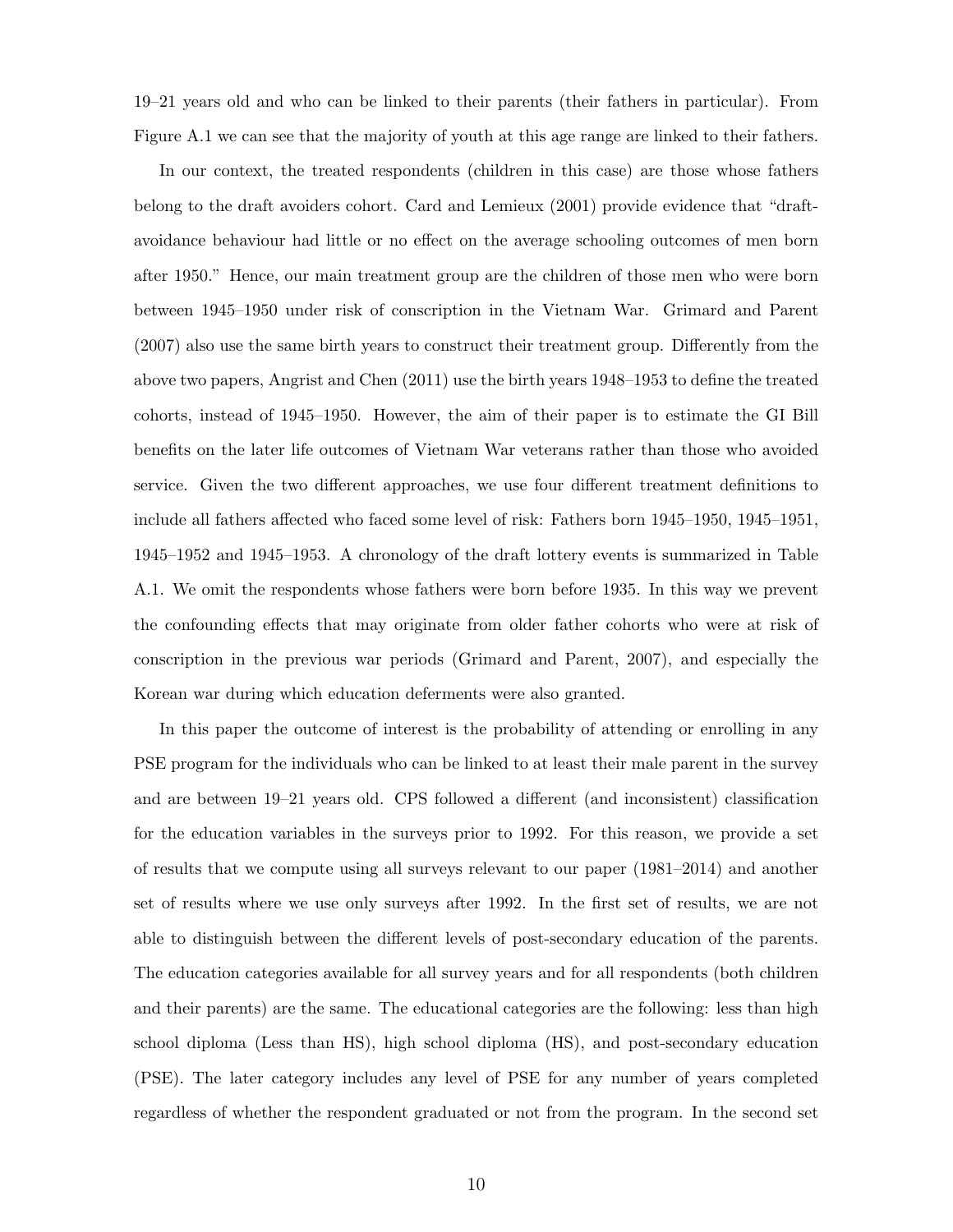of results we are able to differentiate between the different PSE levels of the fathers and explore the heterogenous inter-generational effects by education level, but in doing so we loose one fourth of the sample. The PSE categories provided in the surveys post-1992 are the following: some years of college but no degree (Coll ND), Associate's degree occupational/vocational or academic program (Assoc), First Professional Degree (FirstProf), Bachelor's degree (Bach), graduate degree which includes Master's and doctoral degree (Grad).

Table [1](#page-13-0) contains the summary statistics (mean and standard deviation) for the outcome and control variables that we use in our regression analysis. The average age in our sample is almost 20 years old, 46% of the respondents are female, 98% are single, 71% are White, 7% are Black and 15% are Hispanic. Mixed races are the omitted category. Given the young age, 97% of the respondents do not have any children of their own, but almost 78% have at least a sibling or more. Our final estimation sample is restricted to the respondents whose fathers were born between 1935–1965. The average fathers' age in the sample is 49 years old and the average mothers' age is 46 years old. Almost half of the parents have high school education or less. Around one third of the fathers are born during the Vietnam war risk years 1945–1953. Among all fathers in our sample 86% did not serve in the Vietnam War, i.e. 14% are Vietnam Veterans. However, for the sub-sample of fathers born during the risk years, this proportion is one third.

#### 4 Education Attainment Trends

The descriptive analysis in this section provides evidence to support our identification strategy. The sample we use here is different from the sample that we use in our regression analysis. In this section our interest is in documenting the educational attainment trends over the different cohorts. Therefore, we use all individuals in the civilian population that are older than 25 years old. This is the only restriction imposed on the sample that we use in this section. First we analyze the cohort trends of educational attainment rates by birth year for all respondents in the survey for different PSE levels. We then decompose them further by veteran status.

Figure [2](#page-15-0) displays the proportion of tertiary education attainment separately by gender.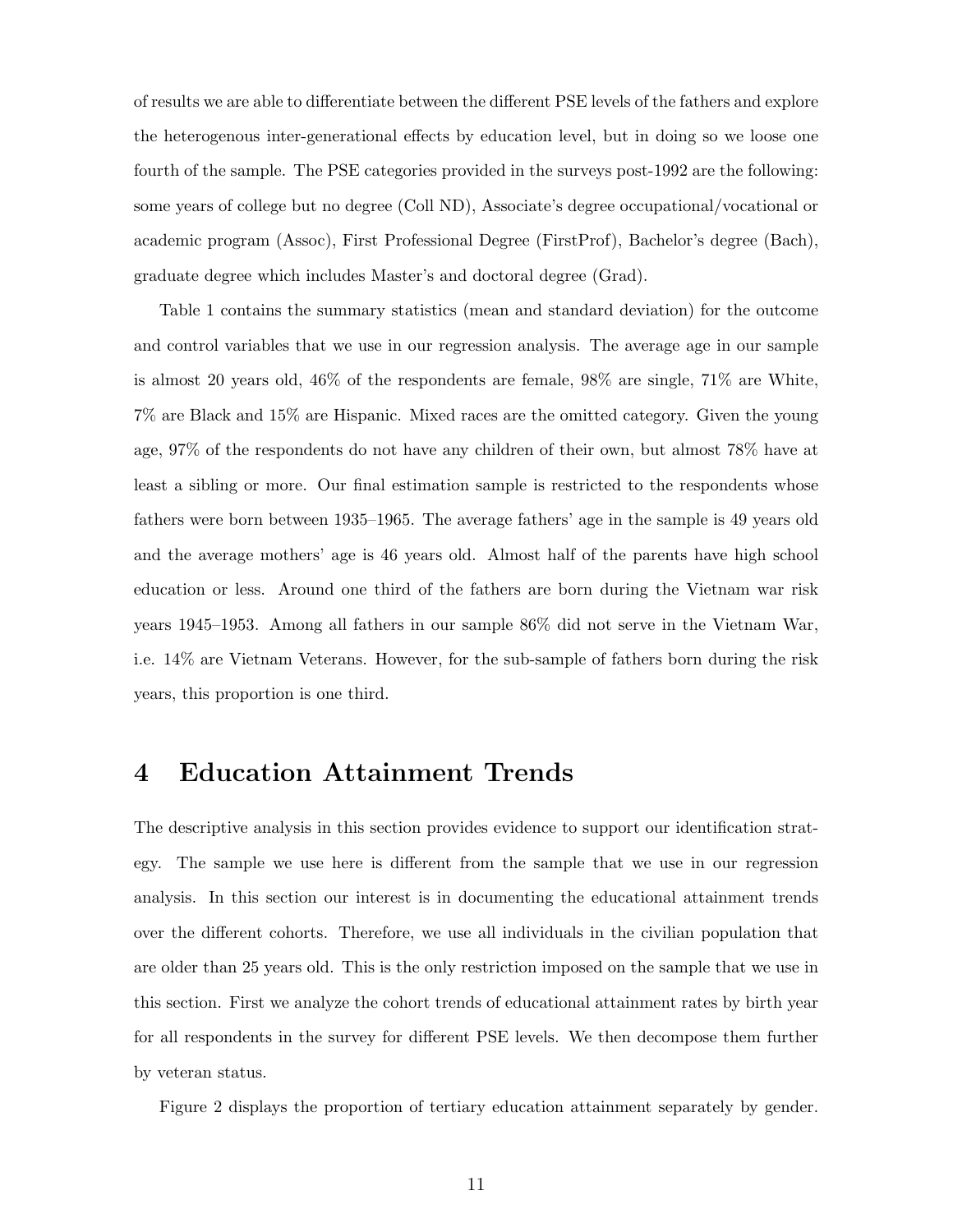<span id="page-13-0"></span>

|                                                   |          | Child      |       | Father |       | Mother |
|---------------------------------------------------|----------|------------|-------|--------|-------|--------|
| Less than HS                                      | 0.19     | (0.39)     |       |        |       |        |
| $_{\rm HS}$                                       | 0.25     | (0.44)     |       |        |       |        |
| <b>PSE</b>                                        | 0.56     | (0.50)     |       |        |       |        |
| Age                                               | 19.88    | (0.81)     |       |        |       |        |
| Female                                            | $0.46\,$ | (0.50)     |       |        |       |        |
| White                                             | 0.71     | (0.45)     |       |        |       |        |
| Black                                             | 0.07     | (0.26)     |       |        |       |        |
| Hispanic                                          | 0.15     | (0.35)     |       |        |       |        |
| Own children present: 0                           | 0.97     | (0.17)     |       |        |       |        |
| Own children present: 1                           | 0.03     | (0.16)     |       |        |       |        |
| Own children present: 2                           | 0.00     | (0.06)     |       |        |       |        |
| Siblings: 0                                       | 0.22     | (0.42)     |       |        |       |        |
| Siblings: 1                                       | 0.40     | (0.49)     |       |        |       |        |
| Siblings: 2                                       | 0.23     | (0.42)     |       |        |       |        |
| Siblings: 3                                       | 0.09     | (0.29)     |       |        |       |        |
| Siblings: 4                                       | 0.03     | (0.17)     |       |        |       |        |
| Siblings: 5                                       | 0.01     | (0.11)     |       |        |       |        |
| Siblings: 6                                       | 0.01     | (0.07)     |       |        |       |        |
| Father Adoptive                                   | 0.02     | (0.13)     |       |        |       |        |
| Mother Adoptive                                   | 0.01     | (0.08)     |       |        |       |        |
| Single                                            | 0.98     | (0.14)     |       |        |       |        |
| Residence in Metropolitan City Centre             | 0.19     | (0.40)     |       |        |       |        |
| Residence in Metropolitan Out of City Centre      | 0.43     | (0.49)     |       |        |       |        |
| Region: New England                               | 0.10     | (0.30)     |       |        |       |        |
| Region: Middle Atlantic                           | 0.14     | (0.35)     |       |        |       |        |
| Region: East North Central                        | 0.14     | (0.35)     |       |        |       |        |
| Region: West North Central                        | 0.10     | (0.30)     |       |        |       |        |
| Region: South Atlantic                            | 0.15     | (0.36)     |       |        |       |        |
| Region: East South Central                        | 0.05     | (0.21)     |       |        |       |        |
| Region: West South Central                        | 0.08     | (0.28)     |       |        |       |        |
| Region: Mountain                                  | 0.09     | (0.29)     |       |        |       |        |
| Region: Pacific                                   | 0.14     | (0.35)     |       |        |       |        |
| House Ownership                                   | $0.86\,$ | (0.35)     |       |        |       |        |
| Income per capita                                 | 20286.76 | (18109.66) |       |        |       |        |
| Father Less than HS                               |          |            | 0.25  | (0.43) |       |        |
| Father HS                                         |          |            | 0.23  | (0.42) |       |        |
| Father PSE                                        |          |            | 0.52  | (0.50) |       |        |
| Father born 1945-1950                             |          |            | 0.21  | (0.41) |       |        |
| Father born 1945-1951                             |          |            | 0.24  | (0.43) |       |        |
| Father born 1945-1952                             |          |            | 0.28  | (0.45) |       |        |
| Father born 1945-1953                             |          |            | 0.32  | (0.47) |       |        |
| Father No Service in Vietnam War                  |          |            | 0.86  | (0.34) |       |        |
| Father born 1945-1950 & No Service in Vietnam War |          |            | 0.14  | (0.35) |       |        |
| Father born 1945-1951 & No Service in Vietnam War |          |            | 0.17  | (0.37) |       |        |
| Father born 1945-1952 & No Service in Vietnam War |          |            | 0.20  | (0.40) |       |        |
| Father born 1945-1953 & No Service in Vietnam War |          |            | 0.23  | (0.42) |       |        |
| Father age                                        |          |            | 48.55 | (5.62) |       |        |
| Father White                                      |          |            | 0.72  | (0.45) |       |        |
| Father Black                                      |          |            | 0.08  | (0.26) |       |        |
| Father Hispanic                                   |          |            | 0.14  | (0.35) |       |        |
| Mother Less than HS                               |          |            |       |        | 0.27  | (0.44) |
| Mother HS                                         |          |            |       |        | 0.25  | (0.43) |
| Mother PSE                                        |          |            |       |        | 0.49  | (0.50) |
| Mother age                                        |          |            |       |        | 46.11 | (5.35) |

#### Table 1: Summary Statistics - Mean (Standart Deviation)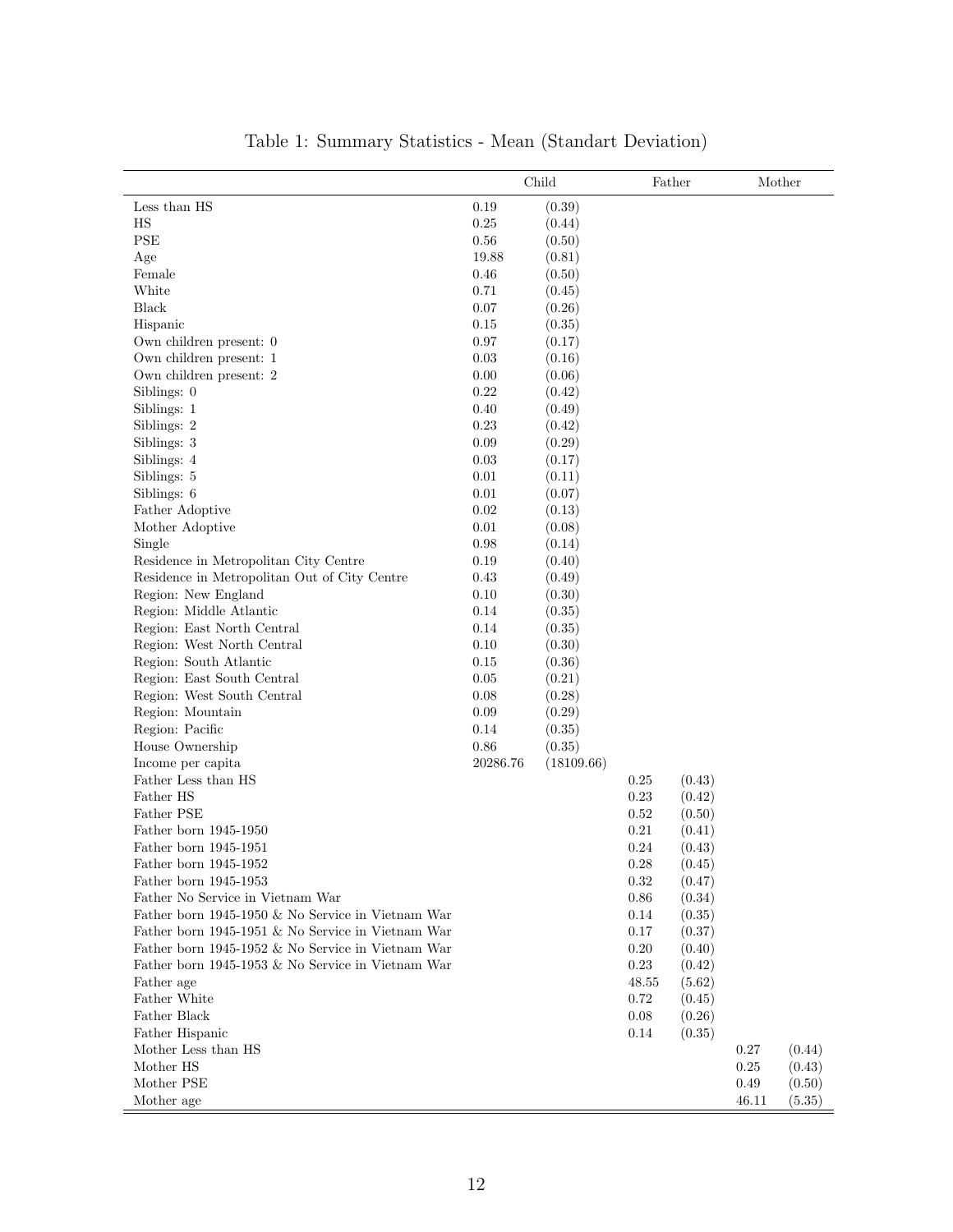The two vertical lines mark the birth years with a high risk of conscription in the first Vietnam-era lottery held in 1969. While women have a smooth increase in the attendance rates, as reported in [Card and Lemieux](#page-23-3) [\(2001\)](#page-23-3), we see a sudden increase in the proportion of men born between 1945–1950 who attained a Bachelor's degree, an associate's degree, and also those who attended some years of college but did not complete the program. However, the proportion of men with a graduate degree (Master's or PhD) or a first professional degree decreases for the cohorts affected by the lottery. This is consistent with the fact that educational deferments were not issued for these programs. Unlike the hump-shaped plot that we see in the graph for men, the trend of education attainment for females is rather smooth. The proportion attending PSE is increasing for all PSE categories. Finally, notice that, in both graphs of Figure [2](#page-15-0) a similar hump shape can be seen for those born in late 1960s and in the 1970s for the Bachelor's degree attainment rates and for attending some college but not completing the program (Coll ND). This is not the case for the other PSE programs. Figure [3](#page-15-1) plots the ratio of attendance rates between men and women. We can see the same hump shape for Bachelor's degree attainment with a gender gap in attendance indicated by ratios bigger than one.

Figure [4](#page-16-0) plots the proportion of men who have some PSE for each educational level. We plot separately those who served in the Vietnam war and those who did not. In this graph we can easily see that those who were born in the years (1945–1950), at risk of conscription during the Vietnam-era lottery but who also managed to avoid service due to pure luck or deferment, have a much higher attendance rate. This is obvious in particular for the Bachelor's degrees. There is a steep jump as high as nine percentage points. The trends in education attainment categories are very different for those men who were born between 1945–1950 but who served in the Vietnam war, i.e.Vietnam war veterans. Their rates of Bachelor's or graduate degree attainment are much lower and decreasing for the younger cohorts. However, the proportion with an associate's degree and with some years of college but no degree or diploma is higher and increasing for the veterans. We reproduce these three plots with more survey years and more data, using CPS 1981–2014. We display these plots (Figures [A.2,](#page-25-1) [A.3,](#page-26-0) [A.4](#page-26-1) ) in the appendix. Since the education variables are not consistent for the survey years prior to and since 1992, we can only compare consistently across surveys three education levels: any level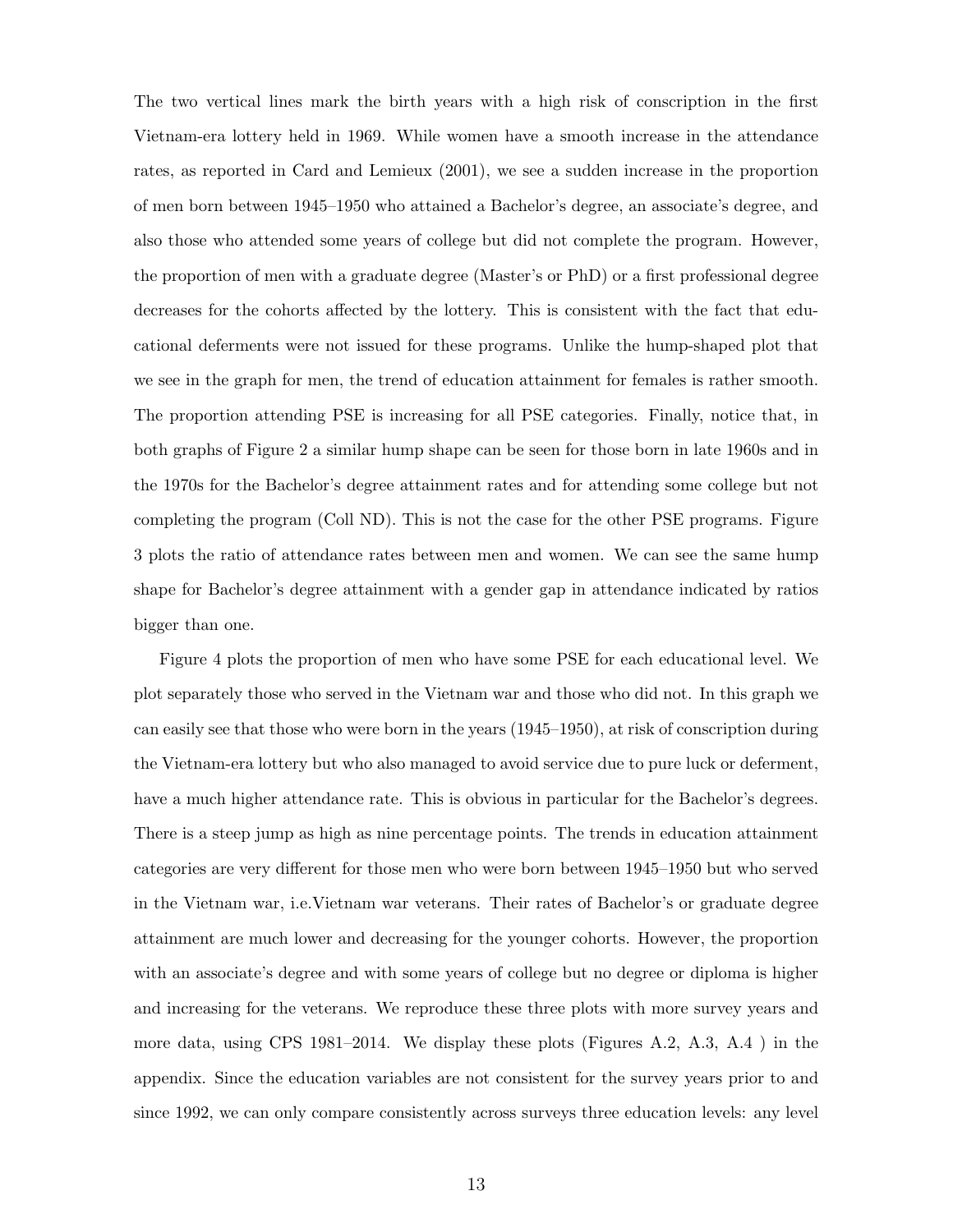<span id="page-15-0"></span>

Figure 2: Proportion attending tertiary education by birth year

<span id="page-15-1"></span>Figure 3: Men to women ratio of the proportion attending tertiary education by birth year



Note: Data source are respondents in CPS 1992-2014 who are 25 years old and older. Omitted categories are the educational attainment levels of high school or lower.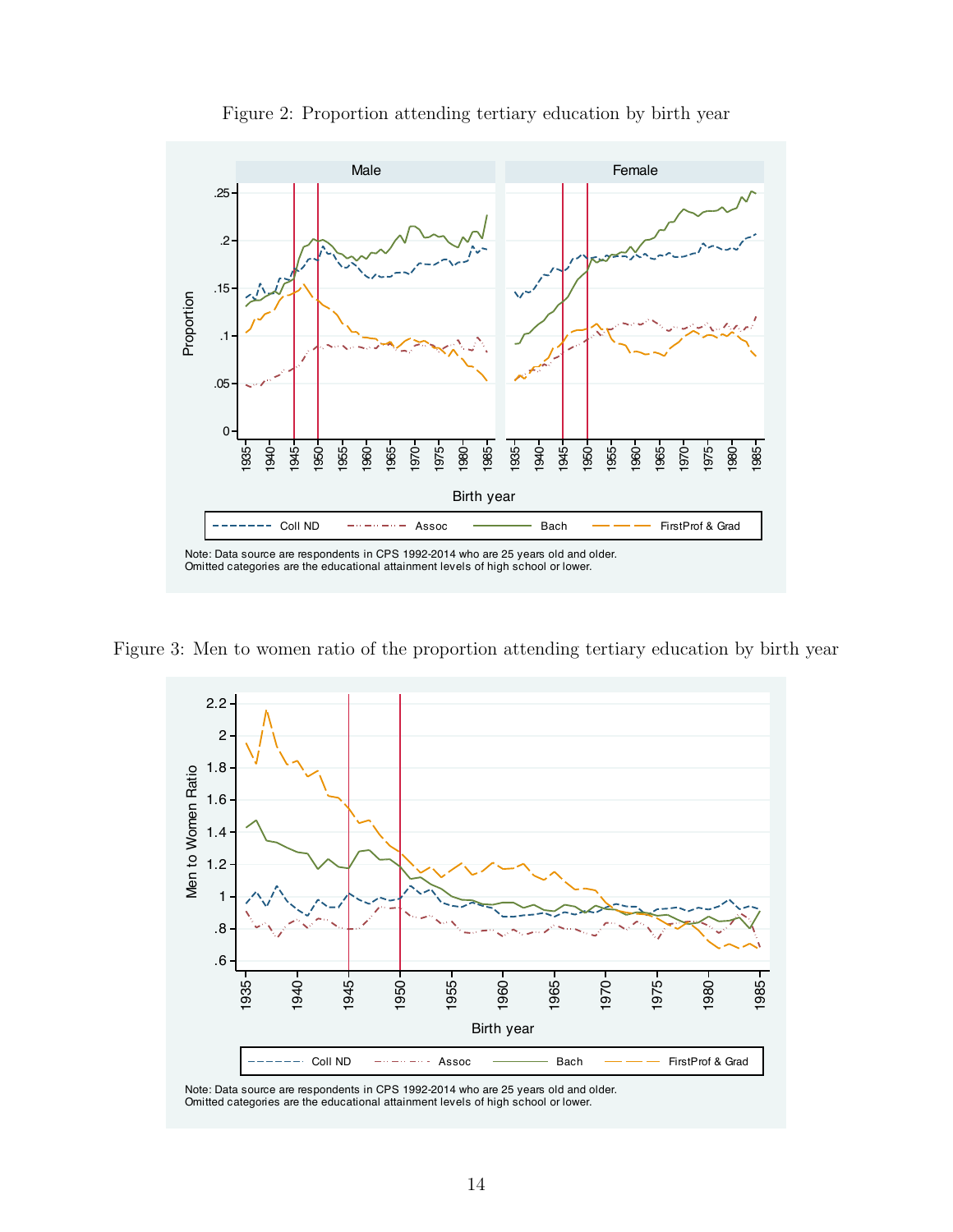

<span id="page-16-0"></span>Figure 4: Proportion of men attending tertiary education by birth year and Vietnam-era service status

of PSE (including graduate studies, with or without degree/diploma), high school diploma (HS) and less than high school diploma (Less than HS). The plots show a very similar picture regarding the PSE attendance rates.

Hence, similar to the evidence built and presented in [Card and Lemieux](#page-23-3) [\(2001\)](#page-23-3), the plots suggest that, indeed, men under risk of being drafted in the Vietnam war exploited the educational deferments (prolonged their studies or enrolled in a PSE program) and avoided the draft. This is the source of exogenous variation that we use to identify the estimates of inter-generational transmission of PSE attendance in the next section. This is also the point where the analysis in this paper departs significantly from that in [Card and Lemieux](#page-23-3) [\(2001\)](#page-23-3).

#### 5 Empirical Results

In this section we discuss the empirical results. Given the limitation that in household surveys like CPS the link between children and parents is lost after the children leave home, we chose to use only the respondents who are 19–21 years old. The educational outcome we analyze is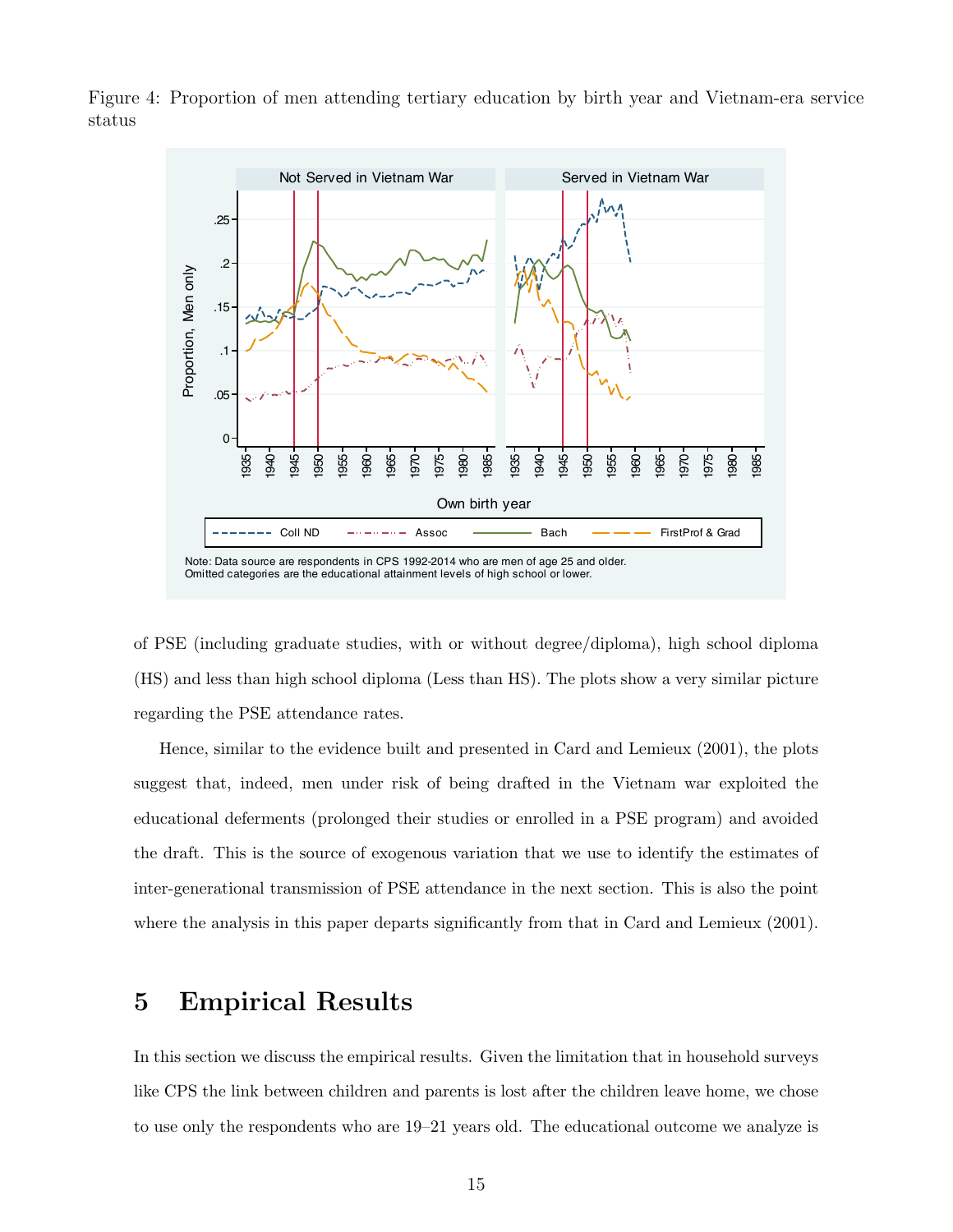the probability of attending a post-secondary program at this age. Our dependent variable takes a value of one if the child is enrolled in a PSE program, and zero if they report a lower level of education.

First, we restrict the sample by father's level of education and compare the "normal" cohorts to the draft avoiders' cohorts conditional on the fathers having the same level of education for all cohorts. Hence, we use only the sub-sample of respondents whose father has at least some level of post-secondary education. In this way we are comparing the intergenerational transmission of educational attainment of fathers who were born during the draft lottery risk years and who faced a strong incentive to enrol in PSE due to this exogenous shock, to that of those who faced the "usual" incentives to attend PSE. We can refer to this latter group of fathers as those who would "normally" choose to attend PSE.

The treatment in this case is having a father who belongs to one of the cohorts that faced the risk of conscription due to the Vietnam Draft Lottery. Even though we think that the individuals most affected by the educational deferments are those born between 1945–1950 as is also shown in [Card and Lemieux](#page-23-3) [\(2001\)](#page-23-3), we also show results for the birth years 1945–1951, 1945–1952 and 1945–1953. The reason for the separate treatments is that for the three later birth years, 1951, 1952 and 1953, the educational deferment started to phase out and thus the incentive to enrol in a PSE program were less strong.

The estimation results of equation [\(1\)](#page-9-0) are displayed in Table [2.](#page-19-0) In this first set of estimates we restrict  $\gamma_3 = 0$ , not allowing for heterogenous effects. We are interested in the estimate of  $\gamma_2$ , which captures the differential impact (beyond parental education) of attending college in order to be able to qualify for the educational deferment, and so avoid being drafted. The treatment indicator in Table [2](#page-19-0) pools together the fathers who served (veterans) and those who did not serve during the Vietnam war, among which also potential avoiders. The comparison group includes the respondents whose father belonged to cohorts that did not face risk of conscription due to the Vietnam War Draft Lottery (i.e. who were born before or after the lottery risk birth years), and who have attained at least some level of PSE. From the estimates of Table [2](#page-19-0) it is obvious that there is a high correlation between mothers' education attainment and their children's probability of attending PSE. Our main interest, is in the estimates of the first four rows. All coefficients are statistically insignificant.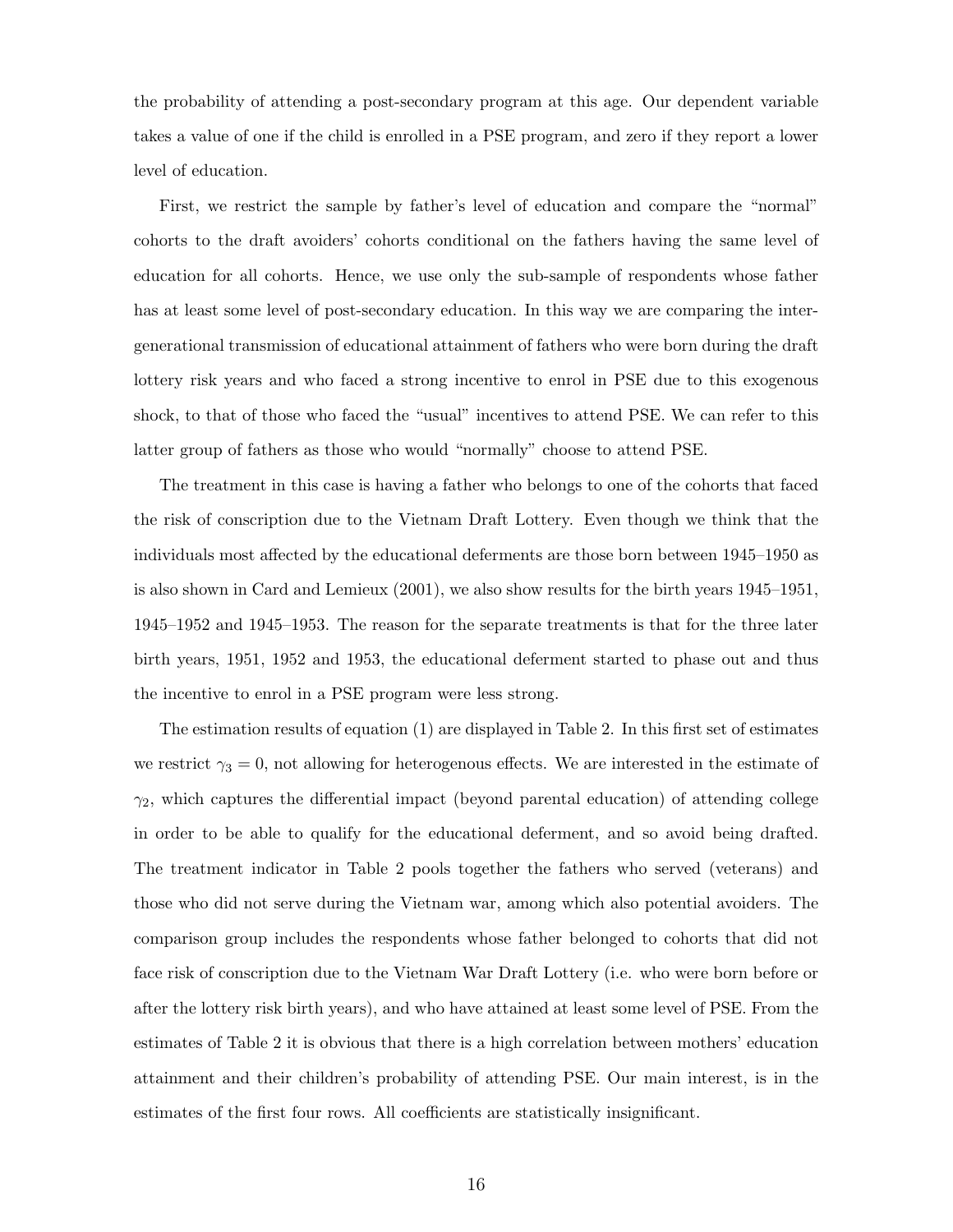This result indicates that the inter-generational transmission of education from fathers to their children is not statistically different for potential draft avoiders, who faced an additional incentive to attend PSE, than for fathers who chose in normal circumstances to attend PSE. Under the nature hypothesis, the extra incentive of avoiding the draft would be expected to draw individuals from the lower part of distribution of "innate ability" to attend PSE and so one would expect a lower rate of transmission of education from the fathers of the cohort at risk of being drafted. Since this is not observed, the alternative hypothesis that it is nurture, as reflected by increased levels of education, offers a better explanation for the tendency of the inter-generational transmission of education.

In Table [3,](#page-19-1) the definition of the treatment variable separates the veteran fathers from those who did not serve in the Vietnam War, all conditional on having at least some level of PSE. This definition approximates better the father's "potential avoider" status. The comparison group in this specification, differently from what we have in Table [2,](#page-19-0) includes the respondents whose fathers served in the Vietnam war and hence are veterans. In all cases, not only are the children with fathers from the cohort of potential draft avoiders as likely to attend PSE as are the children with fathers who obtain PSE under normal circumstances, but they are even more likely to attend PSE. The additional tendency, at about 2%, is modest but statistically significant.

Referring to equation [\(1\)](#page-9-0), so far we abstract from allowing heterogeneity by father's educational level in the inter-generational transmission coefficient, i.e. we set  $\gamma_3 = 0$ . In Table [4,](#page-20-0) we show the estimates that allow the coefficient on the treatment variable to differ by father's level of higher education. In order to do that, we have to restrict our sample to the surveys conducted between 1992–2014, for which the program-based education variable is available. This explains the drop in the number of observations. We create a dummy variable to indicate the education levels (and types of education) that did not qualify for deferments. This variable takes a value of zero if the father has an educational level for which deferment could be granted. These are some college but no degree, associate vocational degree or diploma and Bachelor's degree. This variable takes a value of one if the father has a first professional degree, a Master's or a PhD degree, for which educational deferment were not issued. In Table [4](#page-20-0) we interact this indicator variable with the treatment variable.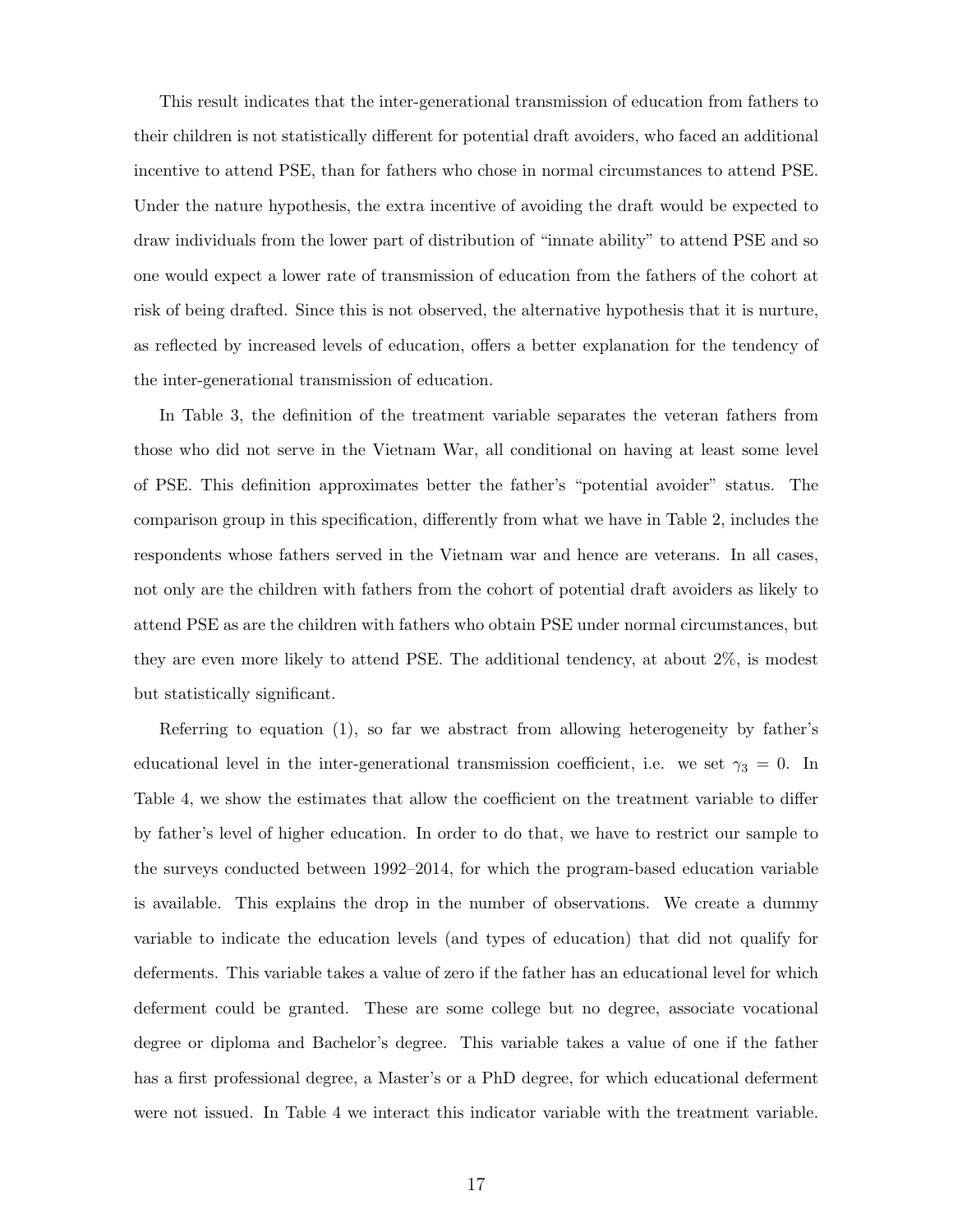| (1)    | (2)    | (3)      | (4)                                                                                                                                                             |
|--------|--------|----------|-----------------------------------------------------------------------------------------------------------------------------------------------------------------|
| 0.006  |        |          |                                                                                                                                                                 |
| (0.01) |        |          |                                                                                                                                                                 |
|        | 0.001  |          |                                                                                                                                                                 |
|        | (0.01) |          |                                                                                                                                                                 |
|        |        | $-0.001$ |                                                                                                                                                                 |
|        |        | (0.01)   |                                                                                                                                                                 |
|        |        |          | 0.002                                                                                                                                                           |
|        |        |          | (0.01)                                                                                                                                                          |
|        |        |          |                                                                                                                                                                 |
|        |        |          |                                                                                                                                                                 |
|        |        |          |                                                                                                                                                                 |
|        |        |          |                                                                                                                                                                 |
|        |        |          |                                                                                                                                                                 |
| 44338  | 44338  | 44338    | 44338                                                                                                                                                           |
| 0.13   | 0.13   | 0.13     | 0.13                                                                                                                                                            |
|        |        |          | $0.061***0.061***0.061***0.061***$<br>$(0.01)$ $(0.01)$ $(0.01)$ $(0.01)$<br>$0.167***$ $0.167***$ $0.167***$ $0.167***$<br>$(0.01)$ $(0.01)$ $(0.01)$ $(0.01)$ |

<span id="page-19-0"></span>Table 2: Average marginal effects when treatment is having a father who is born in the risk years

Note: Each column corresponds to a different regression and displays the logit average marginal effect. Results are weighted. Data source: CPS 1981–2014 March surveys. Sample is restricted to include the children whose fathers have some level of PSE and are born between 1935–1965. The covariates not displayed in the table are: constant term, female dummy, race dummies for White, Black and Hispanic, single marital status, dummies for number of children and number of siblings, own age and its square, metropolitan city centre residence dummy, metropolitan out of city centre residence dummy, house ownership dummy, yearly income per capita and its square, birth year and survey year dummies.

<span id="page-19-1"></span>Table 3: Average marginal effects when treatment is having a father who is born in the risk years, but who did not serve in the War

|                                                      | (1)        | (2)       | (3)                                         | (4)        |
|------------------------------------------------------|------------|-----------|---------------------------------------------|------------|
| Father born 1945-1950 $\&$ No Service in Vietnam War | $0.022***$ |           |                                             |            |
|                                                      | (0.01)     |           |                                             |            |
| Father born 1945-1951 & No Service in Vietnam War    |            | $0.014**$ |                                             |            |
|                                                      |            | (0.01)    |                                             |            |
| Father born 1945-1952 $\&$ No Service in Vietnam War |            |           | $0.013**$                                   |            |
|                                                      |            |           | (0.01)                                      |            |
| Father born 1945-1953 $\&$ No Service in Vietnam War |            |           |                                             | $0.016***$ |
|                                                      |            |           |                                             | (0.01)     |
|                                                      |            |           |                                             |            |
| Mother HS                                            |            |           | $0.061***$ $0.061***$ $0.061***$ $0.061***$ |            |
|                                                      |            |           | $(0.01)$ $(0.01)$ $(0.01)$ $(0.01)$         |            |
| Mother PSE                                           |            |           | $0.167***0.167***0.167***0.167***$          |            |
|                                                      | (0.01)     | (0.01)    | (0.01)                                      | (0.01)     |
| Observations                                         | 44338      | 44338     | 44338                                       | 44338      |
| $R^2$                                                | 0.13       | 0.13      | 0.13                                        | 0.13       |

Note: Each column corresponds to a different regression and displays the logit average marginal effect. Results are weighted. Data source: CPS 1981–2014 March surveys. Sample is restricted to include the children whose fathers have some level of PSE and are born between 1935–1965. The covariates not displayed in the table are the same as those noted in the footnote of Table [2.](#page-19-0)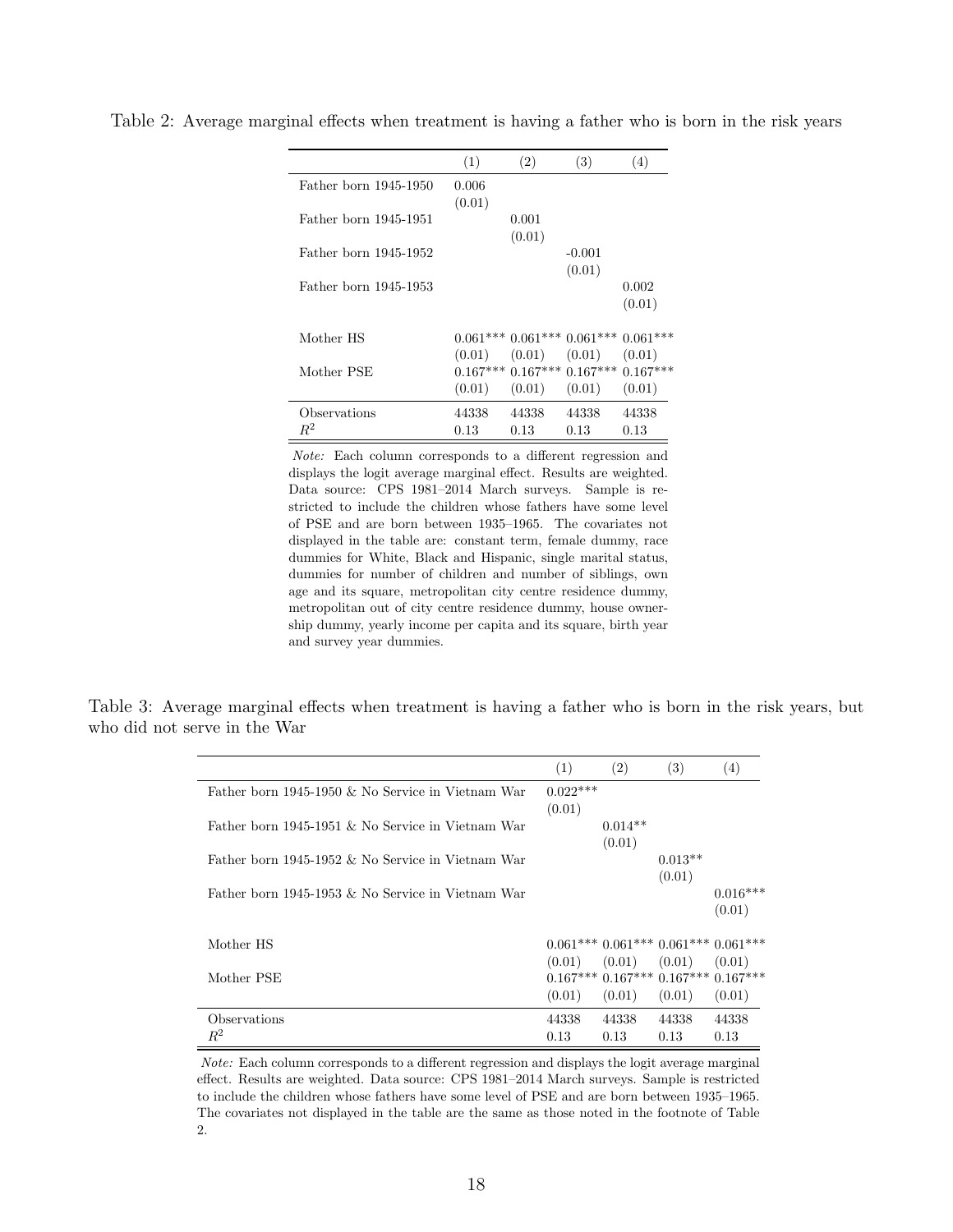The coefficient on the treatment variable that is not interacted, provides the effect associated with the omitted category, which in this case are the education levels that qualified for deferment. As expected the coefficients are higher in this specification for the first regression in particular, but almost the same as before for the other two. The coefficient is not significant on the interaction term with the programs that did not qualify for deferment.

<span id="page-20-0"></span>Table 4: Average marginal effects as in Table [3,](#page-19-1) but allowing for heterogenous effects by father's educational level

|                                                                      | (1)                | (2)                                                   | (3)                | (4)             |
|----------------------------------------------------------------------|--------------------|-------------------------------------------------------|--------------------|-----------------|
| Father born 1945-1950 & No Service in Vietnam War                    | $0.025***$         |                                                       |                    |                 |
| Father born 1945-1950 & No Service in Vietnam War*FirstProf and Grad | (0.01)<br>$-0.027$ |                                                       |                    |                 |
|                                                                      | (0.02)             |                                                       |                    |                 |
| Father born 1945-1951 & No Service in Vietnam War                    |                    | 0.013                                                 |                    |                 |
| Father born 1945-1951 & No Service in Vietnam War*FirstProf and Grad |                    | (0.01)<br>$-0.010$                                    |                    |                 |
|                                                                      |                    | (0.02)                                                |                    |                 |
| Father born 1945-1952 & No Service in Vietnam War                    |                    |                                                       | $0.012*$           |                 |
| Father born 1945-1952 & No Service in Vietnam War*FirstProf and Grad |                    |                                                       | (0.01)<br>$-0.004$ |                 |
|                                                                      |                    |                                                       | (0.01)             |                 |
| Father born 1945-1953 & No Service in Vietnam War                    |                    |                                                       |                    | $0.015**$       |
| Father born 1945-1953 & No Service in Vietnam War*FirstProf and Grad |                    |                                                       |                    | (0.01)<br>0.001 |
|                                                                      |                    |                                                       |                    | (0.01)          |
|                                                                      |                    |                                                       |                    |                 |
| Father FirstProf and Grad                                            | (0.01)             | $0.042***0.040***0.038***0.037***$<br>(0.01)          | (0.01)             | (0.01)          |
| Mother FirstProf and Grad                                            |                    | $0.234***$ $0.234***$ $0.234***$ $0.234***$           |                    |                 |
|                                                                      | (0.02)             | (0.02)                                                | (0.02)             | (0.02)          |
| Mother Bach                                                          |                    | $0.232***0.232***0.233***0.232***$                    |                    |                 |
| Mother Assoc                                                         | (0.02)             | (0.02)<br>$0.191***$ $0.191***$ $0.191***$ $0.191***$ | (0.02)             | (0.02)          |
|                                                                      | (0.02)             | (0.02)                                                | (0.02)             | (0.02)          |
| Mother Coll ND                                                       | $0.189***$         | $0.189***$                                            | $0.189***$         | $0.189***$      |
| Mother HS                                                            | (0.02)             | (0.02)<br>$0.107***$ $0.107***$ $0.107***$ $0.107***$ | (0.02)             | (0.02)          |
|                                                                      | (0.02)             | (0.02)                                                | (0.02)             | (0.02)          |
| Observations                                                         | 35196              | 35196                                                 | 35196              | 35196           |
| $R^2$                                                                | 0.11               | 0.11                                                  | 0.11               | 0.11            |

Note: Each column corresponds to a different regression and displays the logit average marginal effect. Results are weighted. Data source: CPS 1992–2014 March surveys. Sample is restricted to include the children whose fathers have some level of PSE and are born between 1935–1965. The covariates not displayed in the table are the same as those noted in the footnote of Table [2.](#page-19-0)

In Table [5](#page-21-0) we show another specification that allows for heterogenous effects if the father is adoptive rather than otherwise. This information is available only for the survey years 2007–2014, thus the significant drop in the number of observations. The parameter estimate on the interaction term is statistically indistinguishable from zero, indicating no differential inter-generational effect from a biological father. This is further support to the nurture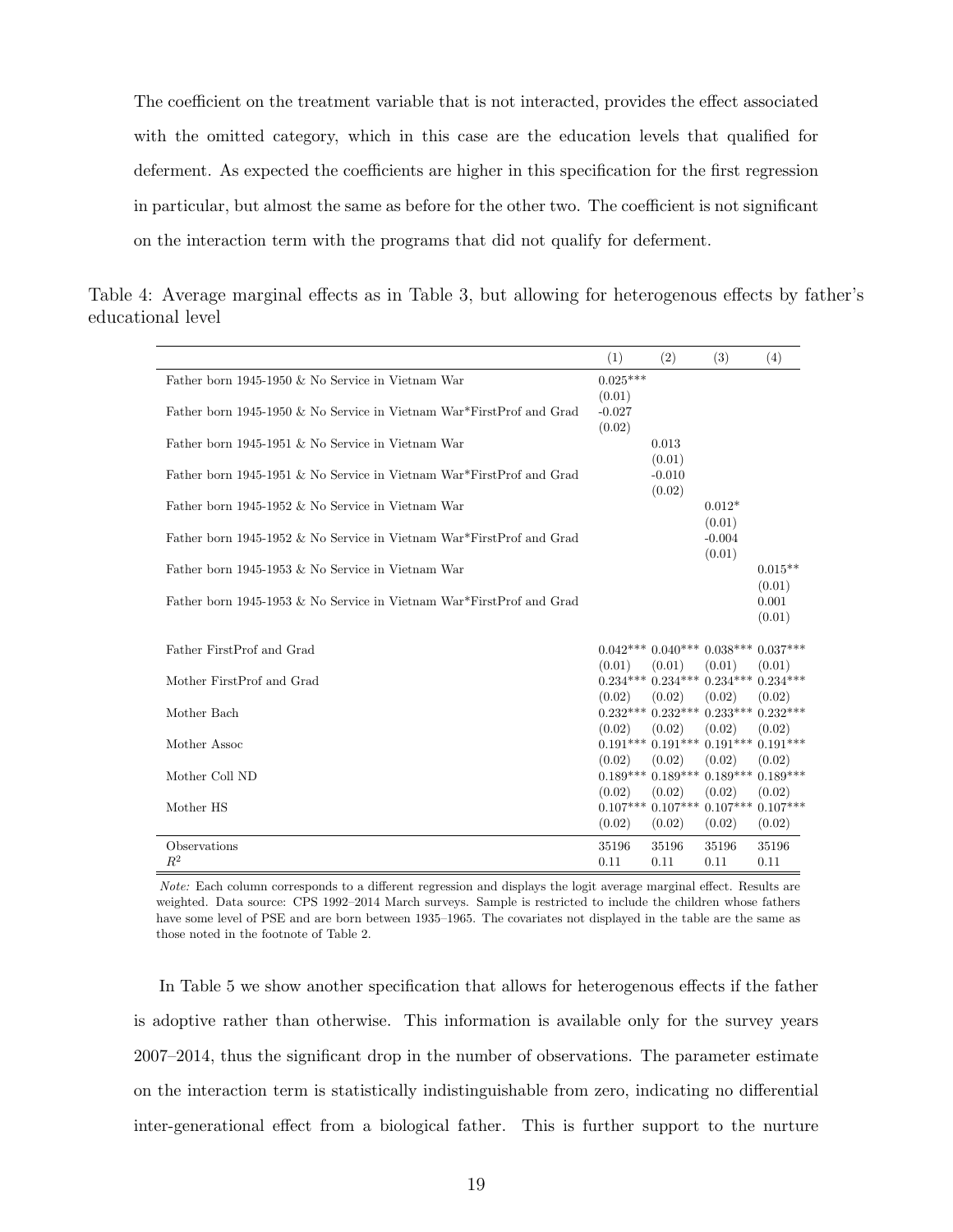#### hypothesis.

|                                                            | (1)        | (2)                | (3)                                             | (4)        |
|------------------------------------------------------------|------------|--------------------|-------------------------------------------------|------------|
| Father born 1945-1950 & No Service in Vietnam War          | $0.061***$ |                    |                                                 |            |
|                                                            | (0.02)     |                    |                                                 |            |
| Father born 1945-1950 & No Service in Vietnam War*Adoptive | $-0.009$   |                    |                                                 |            |
|                                                            | (0.07)     |                    |                                                 |            |
| Father born 1945-1951 & No Service in Vietnam War          |            | $0.041**$          |                                                 |            |
|                                                            |            | (0.02)             |                                                 |            |
| Father born 1945-1951 & No Service in Vietnam War*Adoptive |            | $-0.019$<br>(0.07) |                                                 |            |
| Father born 1945-1952 & No Service in Vietnam War          |            |                    | 0.025                                           |            |
|                                                            |            |                    | (0.02)                                          |            |
| Father born 1945-1952 & No Service in Vietnam War*Adoptive |            |                    | 0.018                                           |            |
|                                                            |            |                    | (0.06)                                          |            |
| Father born 1945-1953 $\&$ No Service in Vietnam War       |            |                    |                                                 | $-0.002$   |
|                                                            |            |                    |                                                 | (0.02)     |
| Father born 1945-1953 & No Service in Vietnam War*Adoptive |            |                    |                                                 | 0.045      |
|                                                            |            |                    |                                                 | (0.05)     |
| Father Adoptive                                            |            |                    | $-0.033**$ $-0.032**$ $-0.035**$                | $-0.038**$ |
|                                                            | (0.02)     | (0.02)             | (0.02)                                          | (0.02)     |
| Mother Adoptive                                            |            |                    | $-0.088***$ $-0.087***$ $-0.087***$ $-0.087***$ |            |
|                                                            | (0.02)     | (0.02)             | (0.02)                                          | (0.02)     |
| Observations                                               | 12551      | 12551              | 12551                                           | 12551      |
| Pseudo $R^2$                                               | 0.10       | 0.10               | 0.10                                            | 0.10       |

<span id="page-21-0"></span>Table 5: Average marginal effects as in Table [3,](#page-19-1) but allowing for heterogenous effects by father's biological/adoptive status

Note: Each column corresponds to a different regression and displays the logit average marginal effect. Results are weighted. Data source: CPS 2007–2014 March surveys. Sample is restricted to include the children whose fathers have some level of PSE and are born between 1935–1965. The covariates not displayed in the table are the same as those noted in the footnote of Table [2.](#page-19-0)

In Tables [A.2](#page-27-0) , [A.3](#page-28-0) and [A.4](#page-29-0) we present another set of estimates, in which the fathers that served in the Vietnam War were omitted from the estimation sample. This serves as a robustness check of whether the results we presented so far were instead driven by the presence of the veterans in the data. The coefficients are insignificant and smaller for most cases, except for the first regression in each table. In this regression the treatment definition is based on the fathers' birth years 1945–1950, for which the incentive of enrolling into PSE to avoid the draft was highest.

Overall, the results point not only to the treatment of fathers' birth years being 1945- 50 leading to no drop in the transmission of PSE attendance relative to other fathers in the sample who had the normal incentives to attend PSE, but an increase in the rate of transmission, albeit a modest one of about 2%.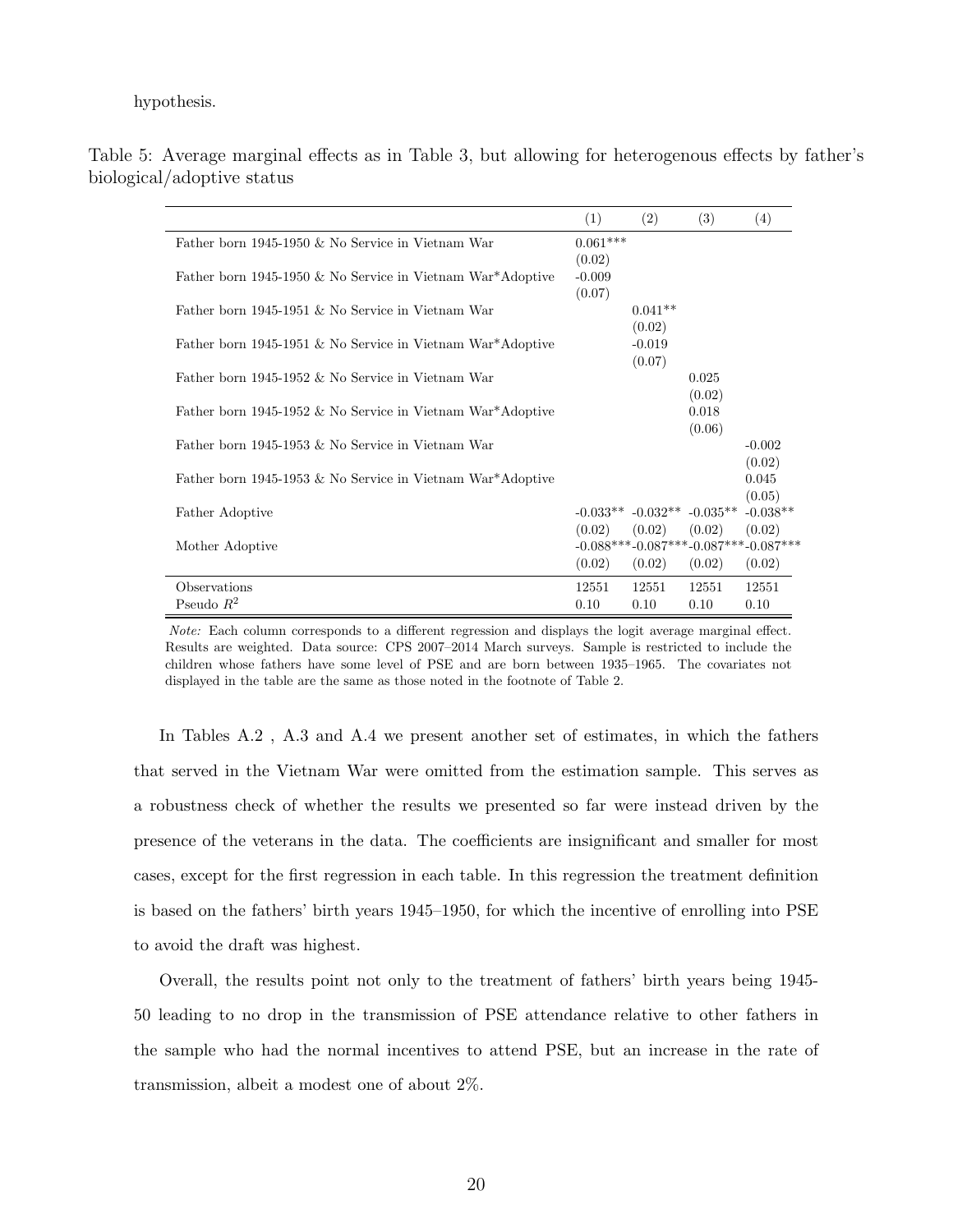#### 6 Conclusion

In this paper we analyze whether there is a causal effect of parental education on their children's educational attainment. In the spirit of [Black et al.](#page-23-2) [\(2009\)](#page-23-2) but in a different context, we use a natural experiment to identify an inter-generational causal relationship. We are able to address the question of whether this effect is genetic (nature argument) or environmental (nurture argument). The work of [Card and Lemieux](#page-23-3) [\(2001\)](#page-23-3) suggests that draft-avoidance behaviour (rather than the post-service GI Bill benefits) lead to the observed sudden increase in educational attendance and attainment observed during the mid 1960s to mid 1970s. Men who were at risk of being drafted had a strong incentive to enrol in a PSE program in order to obtain a deferment and avoid serving in the Vietnam War. Since the lottery induced an enrolment incentive for those men who would not have enrolled in a PSE program in the absence of the lottery, the Vietnam Era Draft Lottery serves as a natural experiment.

In this paper we track whether the PSE education transmission rate from these men to their children and compare to that for men who faced normal incentives to attend PSE. The treatment is having a father who was born during the years 1945-1950. We find evidence, contrary to expectations of the nature hypothesis, that the transmission rate of fathers' PSE educational attainment is not less than for those fathers born outside this period (i.e., not in the treatment group). In fact, we find a modest increase in the transmission rate for the treatment group. Therefore, the evidence is more consistent with the nurture hypothesis. Hence, we conclude that the source of the correlation between the parental education and the educational attainment of their children is in fact due to the educational attainment per se. From a policy perspective, the inter-generational multiplier effects that this may generate are of interest in poverty alleviation and inequality reduction initiatives.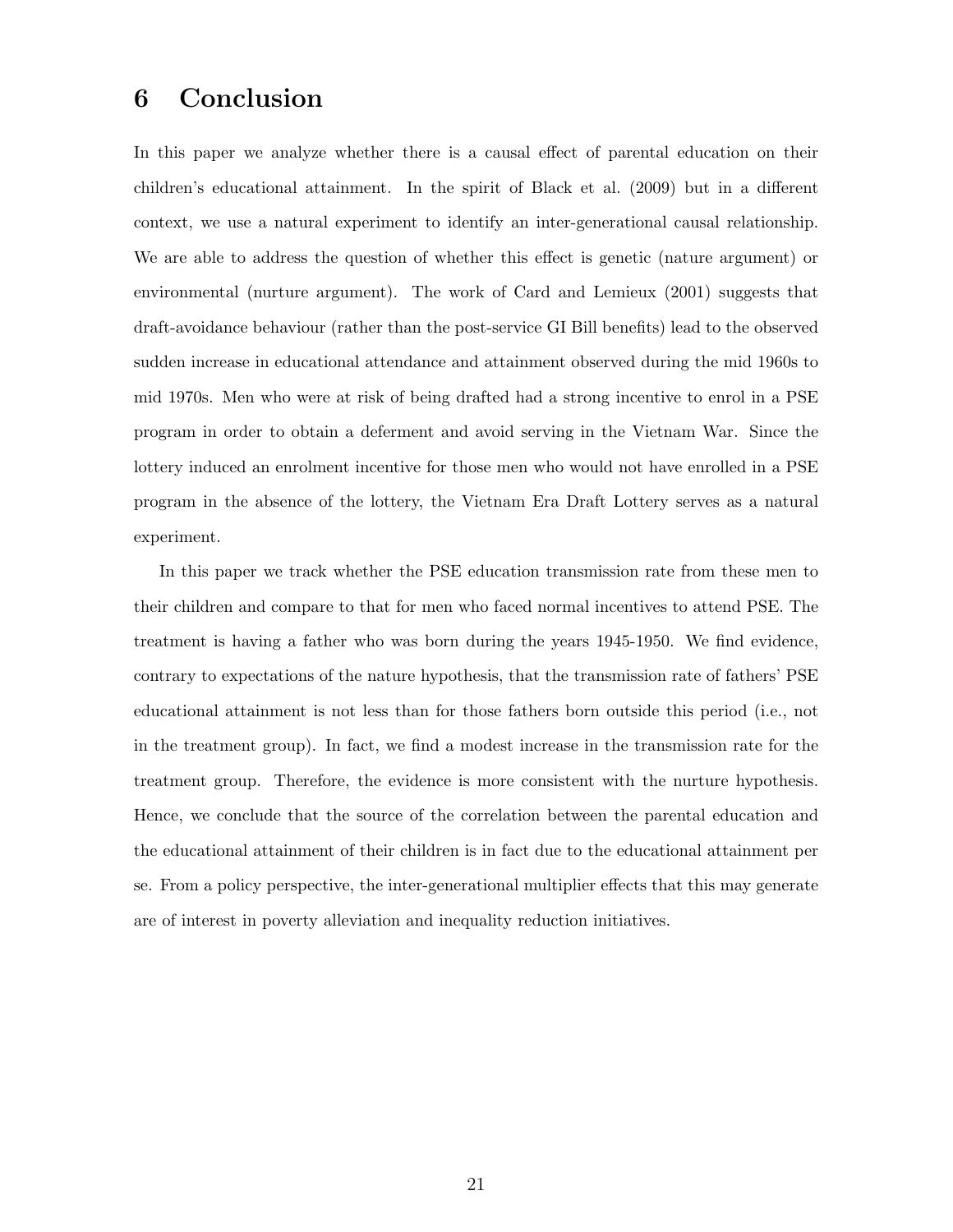### References

- <span id="page-23-8"></span>Joshua D. Angrist and Stacey H. Chen. Schooling and the Vietnam-Era GI bill: Evidence from the draft lottery. American Economic Journal: Applied Economics, 3:96–118, 2011.
- <span id="page-23-6"></span>Anders Björklund, Mikael Lindahl, and Erik Plug. The origins of intergenerational associations: Lessons from Swedish adoption data. *Quarterly Journal of Economics*, 121:999–1028, 2006.
- <span id="page-23-5"></span>Anders Björklund, Markus Jäntti, and Gary Solon. Nature and nurture in the intergenarational transmission of socioeconomic status: Evidence from Swedish children and their biological and rearing parents. The B.E. Journal of Economic Analysis  $\mathcal B$  Policy, 7(2) (Advances)), 2007.
- <span id="page-23-2"></span>Sandra E. Black, Paul J. Devereux, and Kjell G. Salvanes. Like father, like son? A note on the intergenerational transmission of IQ scores. Economics Letters, 105:138–140, 2009.
- <span id="page-23-3"></span>David Card and Thomas Lemieux. Going to college to avoid the draft: The unintended legacy of the Vietnam War. The American Economic Review, 91(2):97–102, 2001. Papers and Proceedings of the Hundred Thirteenth Annual Meeting of the American Economic Association.
- <span id="page-23-4"></span>Louis Christofides, Michael Hoy, Joniada Milla, and Thanasis Stengos. Grades, aspriations and post-secondary education outcomes. Canadian Journal of Higher Education, forthcoming.
- <span id="page-23-0"></span>Miles Corak. Income inequality, equality of opportunity, and intergenerational mobility. Journal of Economic Perspectives, 27(3):79–102, 2013.
- <span id="page-23-7"></span>Franque Grimard and Daniel Parent. Education and smocking: Were vietnam war draft avoiders also more likely to avoid smoking? Economics Letters, 26:896–926, 2007.
- <span id="page-23-1"></span>Tom Hertz, Tamara Jayasundera, Patrizio Piraino, Sibel Seleuk, Nicole Smithand, and Alina Verashhagina. The inheritance of educational inequality: International comparisons and fifty-year trends. The B.E. Journal of Economic Analysis  $\mathcal{B}$  Policy, 7(2):46, 2007.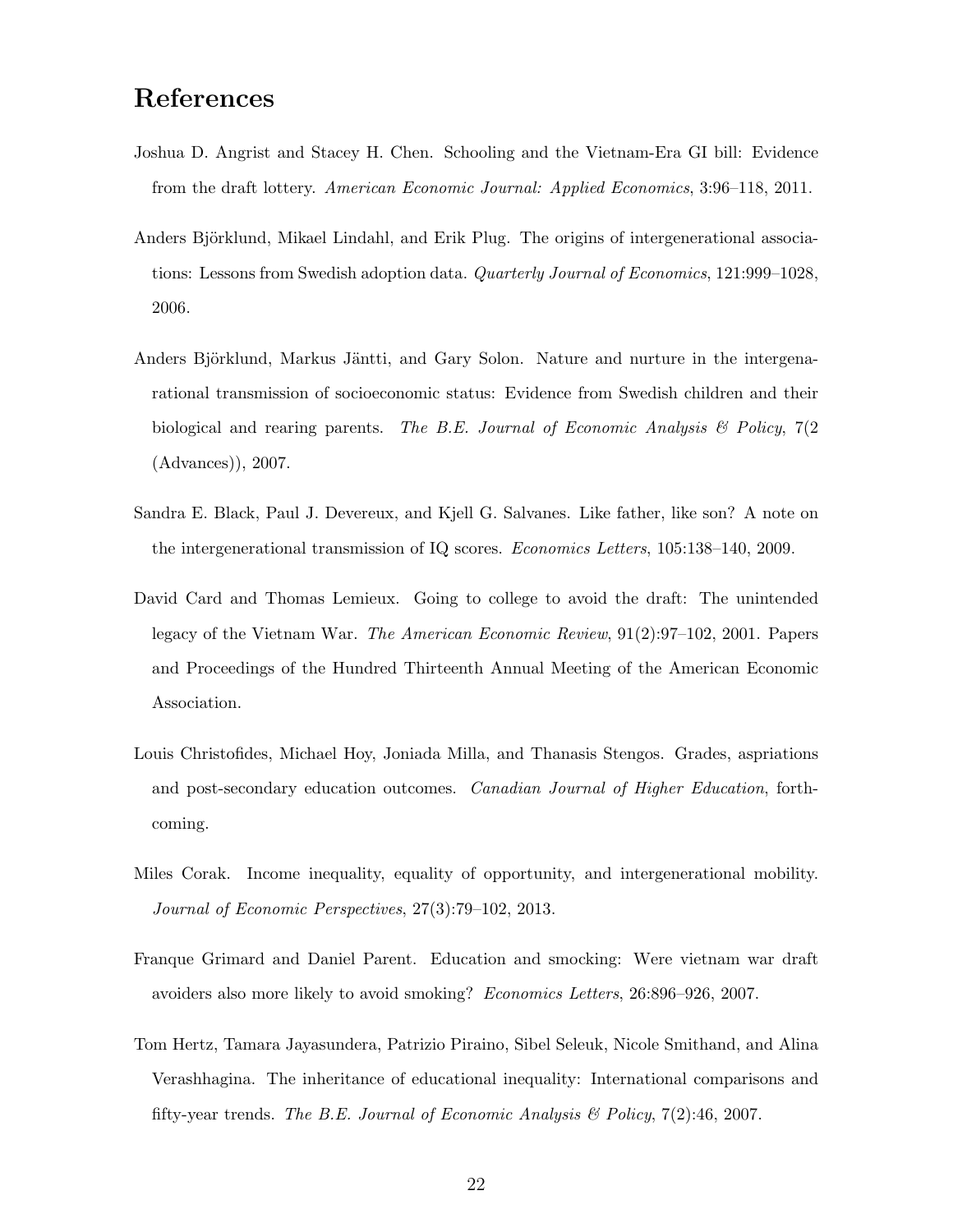- <span id="page-24-2"></span>Miriam King, Steven Ruggles, J. Trent Alexander, Sarah Flood, Katie Genadek, Matthew B. Schroeder, Brandon Trampe, and Rebecca Vick. Integrated public use microdata series, current population survey: Version 3.0. [machine-readable database]. 2010.
- <span id="page-24-0"></span>OECD. Divided we stand: Why inequality keeps rising. Organization for Economic Cooperation and Development, 2011.
- <span id="page-24-1"></span>Erik Plug and Wim Vijverberg. Schooling, family background, and adoption: Is it nature or is it nurture? Journal of Political Economy, 111(3):611–641, 2003.

# Appendix

<span id="page-24-3"></span>Table A.1: Chronology of the Vietnam War Era (Aug. 1964 – Apr. 1975) Draft Calls

|               |                                                                                                        | Veterans             |           |                                         |
|---------------|--------------------------------------------------------------------------------------------------------|----------------------|-----------|-----------------------------------------|
| Year          | Event                                                                                                  | Birth years affected | Age       | Selection for drafting                  |
| 1964–Nov.1969 | The draft selection - No lottery                                                                       | 1939–1950            | $19 - 25$ | Set by the president by or-             |
|               |                                                                                                        |                      |           | der of dates of birth, <i>oldest to</i> |
|               |                                                                                                        |                      |           | youngest                                |
| around 1967   | Educational deferments no longer granted for any graduate and first professional degrees. <sup>2</sup> |                      |           |                                         |
| Dec. 1, 1969  | First Draft issued                                                                                     | 1944–1950            | $19 - 25$ | Lottery numbers issued                  |
| Apr. 1970     | President M. Nixon announced a college-deferment phase-out.                                            |                      |           |                                         |
| Dec. 1970     | Second Draft issued                                                                                    | 1951                 | 19        | Lottery numbers issued                  |
| Sep. 1971     | <i>Educational deferments ended.</i>                                                                   |                      |           |                                         |
| Dec. 1971     | Third Draft issued                                                                                     | 1952                 | 19        | Lottery numbers issued                  |
| Dec. 7, 1972  | No draft calls issued                                                                                  | 1953                 | 19        | Lottery numbers issued                  |

Note: Men who reached the age of 18 and reported to the Draft Board Draft Board were issued deferments for a few reasons such as: Education, dependent children, health. After classified "available for service", men were required to undergo a pre-induction test. Those who passed the test, were liable for service. They had the option to volunteer and choose the service. Volunteers qualified for shorter period of service. Maximum years of service were three, unless the individual volunteered for longer.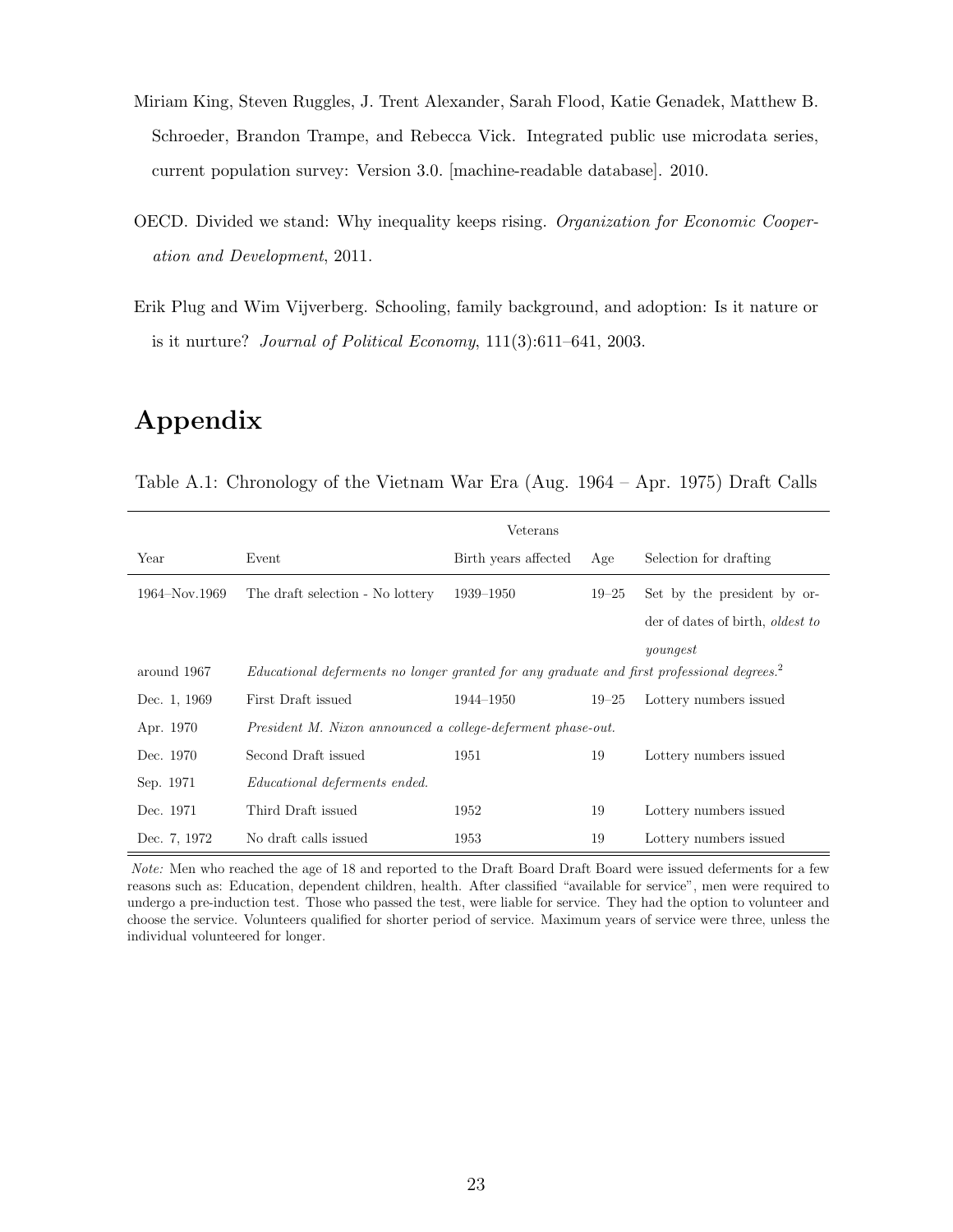

<span id="page-25-0"></span>Figure A.1: Density of observations for each age of the children who are and are not linked to their fathers

Figure A.2: Proportion by education level and birth year

<span id="page-25-1"></span>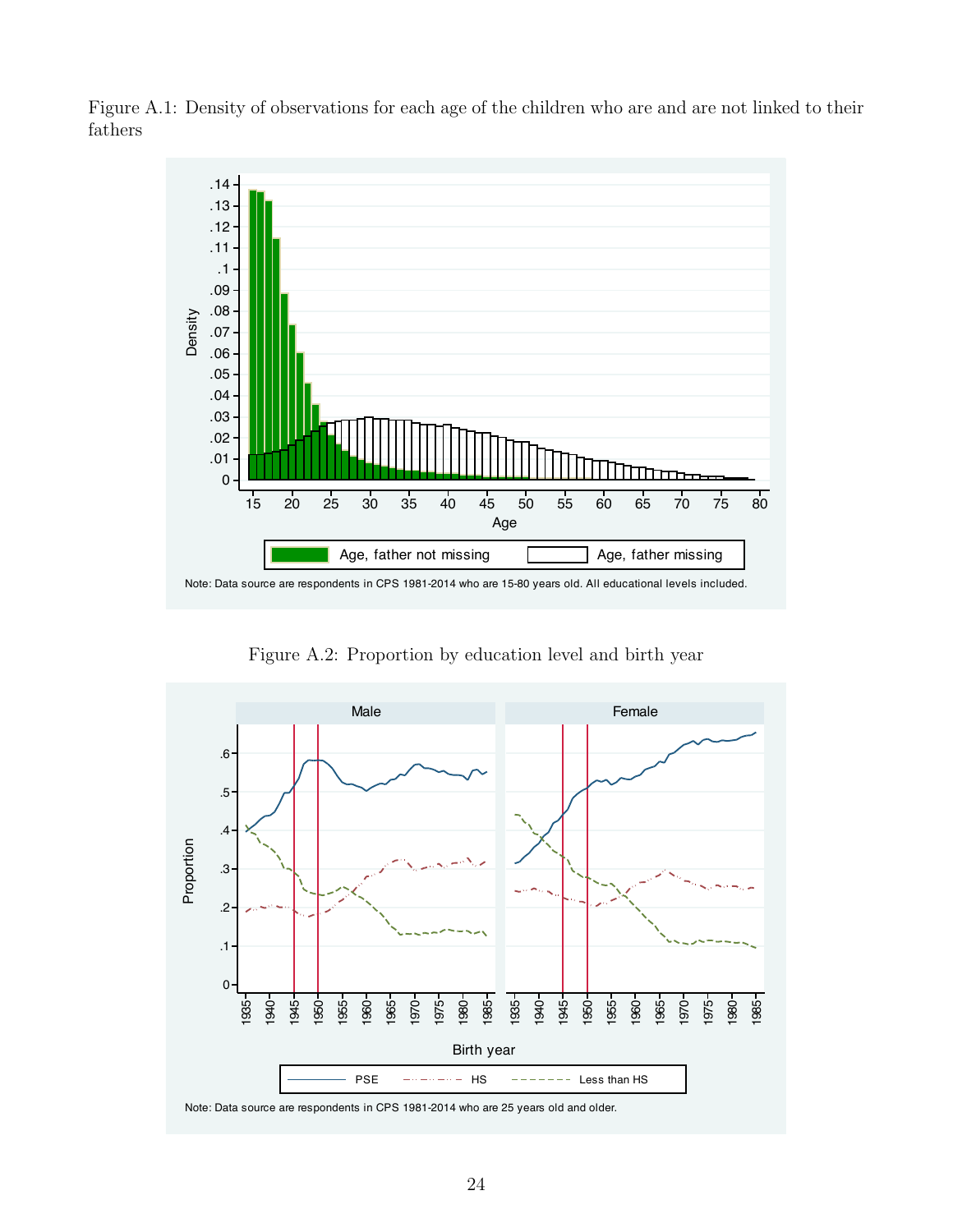

<span id="page-26-0"></span>Figure A.3: Men to women ratio of the proportion attending each education level

<span id="page-26-1"></span>Figure A.4: Proportion of men attending each education level by Vietnam Veteran status

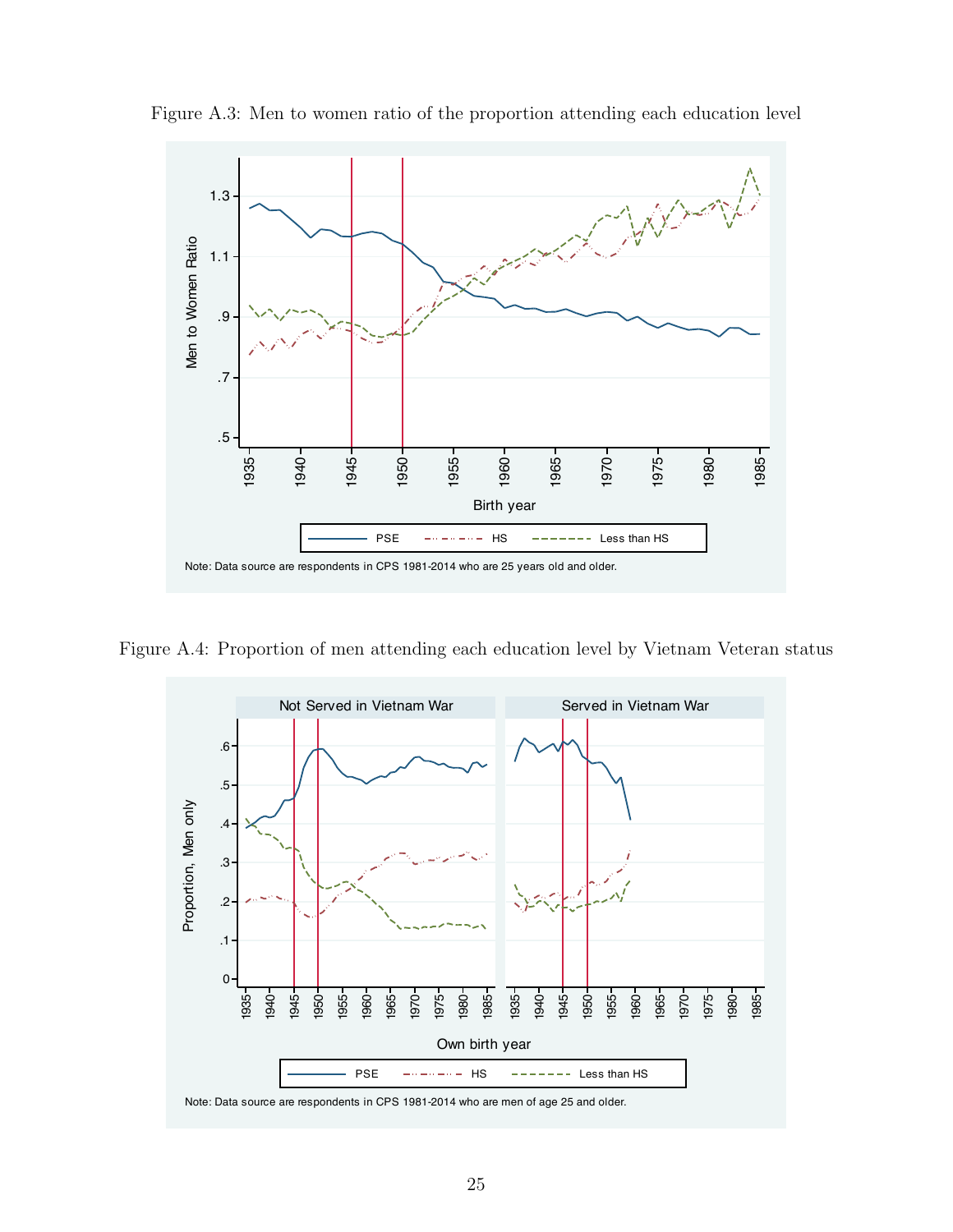|                                                      | (1)                 | (2)             | (3)                                          | $\left(4\right)$ |
|------------------------------------------------------|---------------------|-----------------|----------------------------------------------|------------------|
| Father born 1945-1950 $\&$ No Service in Vietnam War | $0.015**$<br>(0.01) |                 |                                              |                  |
| Father born 1945-1951 & No Service in Vietnam War    |                     | 0.006<br>(0.01) |                                              |                  |
| Father born 1945-1952 $\&$ No Service in Vietnam War |                     |                 | 0.006<br>(0.01)                              |                  |
| Father born 1945-1953 & No Service in Vietnam War    |                     |                 |                                              | 0.008<br>(0.01)  |
| Mother PSE                                           |                     |                 | $0.156***0.156***0.156***0.156***$           |                  |
| Mother HS                                            | (0.01)              | (0.01)          | (0.01)<br>$0.049***0.049***0.049***0.049***$ | (0.01)           |
|                                                      | (0.01)              | (0.01)          | (0.01)                                       | (0.01)           |
| Observations                                         | 37308               | 37308           | 37308                                        | 37308            |
| Pseudo $R^2$                                         | 0.13                | 0.13            | 0.13                                         | 0.13             |

<span id="page-27-0"></span>Table A.2: Average marginal effects when treatment is having a father who is born in the lottery risk years, Vietnam veterans excluded from the sample

Note: Each column corresponds to a different regression and displays the logit average marginal effect. Results are weighted. Data source: CPS 1981–2014 March surveys. Sample is restricted to include the children whose father's have some level of PSE and are born between 1935–1965. The covariates not displayed in the table are the same as those noted in the footnote of Table [2.](#page-19-0)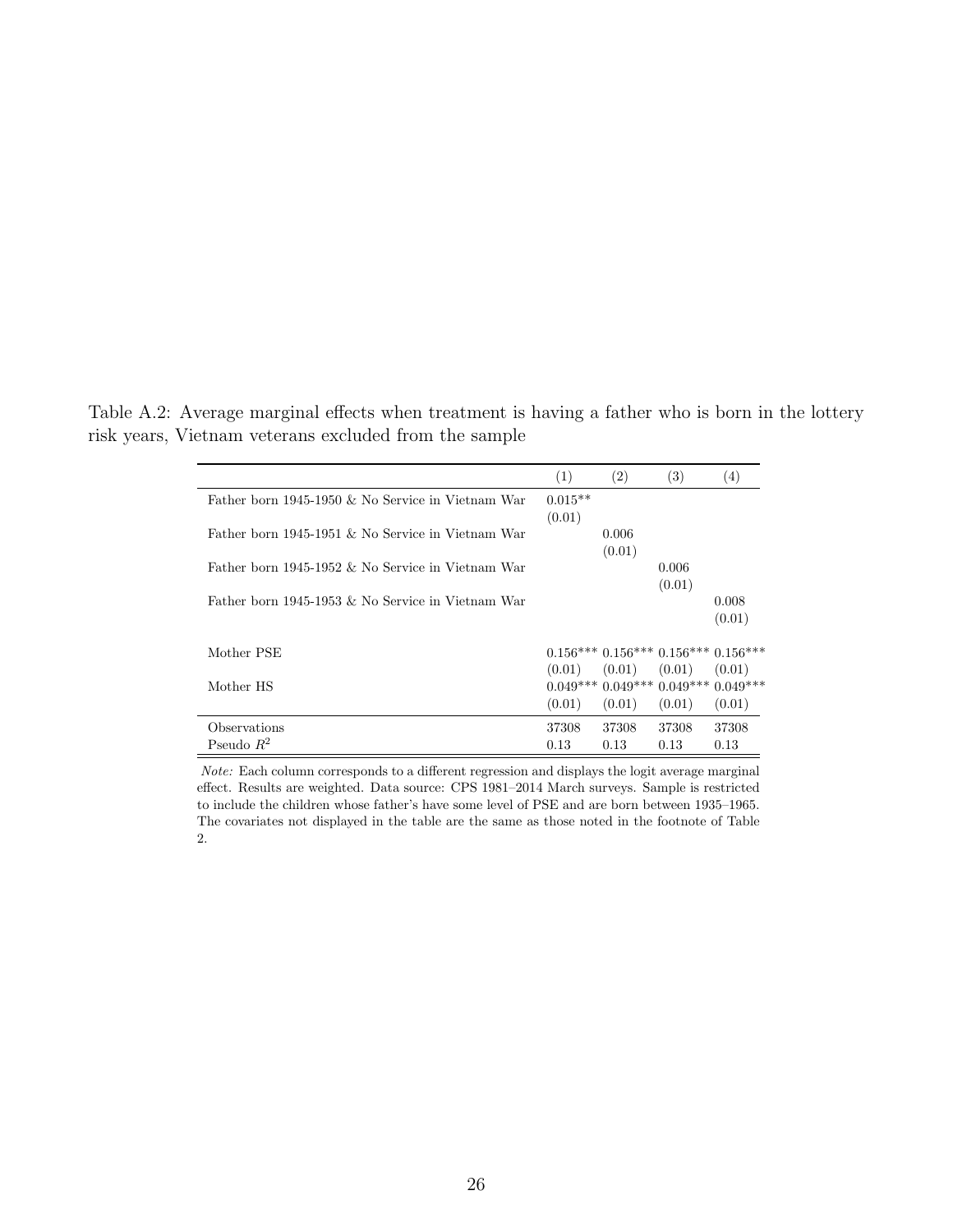|                                                                      | (1)                 | (2)                                                   | (3)             | (4)             |
|----------------------------------------------------------------------|---------------------|-------------------------------------------------------|-----------------|-----------------|
| Father born 1945-1950 & No Service in Vietnam War                    | $0.020**$<br>(0.01) |                                                       |                 |                 |
| Father born 1945-1950 & No Service in Vietnam War*FirstProf and Grad | $-0.021$<br>(0.02)  |                                                       |                 |                 |
| Father born 1945-1951 & No Service in Vietnam War                    |                     | 0.007<br>(0.01)                                       |                 |                 |
| Father born 1945-1951 & No Service in Vietnam War*FirstProf and Grad |                     | $-0.003$<br>(0.02)                                    |                 |                 |
| Father born 1945-1952 & No Service in Vietnam War                    |                     |                                                       | 0.007<br>(0.01) |                 |
| Father born 1945-1952 & No Service in Vietnam War*FirstProf and Grad |                     |                                                       | 0.003<br>(0.02) |                 |
| Father born 1945-1953 & No Service in Vietnam War                    |                     |                                                       |                 | 0.010<br>(0.01) |
| Father born 1945-1953 & No Service in Vietnam War*FirstProf and Grad |                     |                                                       |                 | 0.010<br>(0.01) |
| Father FirstProf and Grad                                            | (0.01)              | $0.038***0.034***0.032***0.030***$<br>(0.01)          | (0.01)          | (0.01)          |
| Mother FirstProf and Grad                                            | (0.02)              | $0.203***0.203***0.203***0.203***$<br>(0.02)          | (0.02)          | (0.02)          |
| Mother Bach                                                          | (0.02)              | $0.203***0.204***0.204***0.204***$<br>(0.02)          | (0.02)          | (0.02)          |
| Mother Assoc                                                         | (0.02)              | $0.161***$ $0.161***$ $0.162***$ $0.162***$<br>(0.02) | (0.02)          | (0.02)          |
| Mother Coll ND                                                       | (0.02)              | $0.166***$ $0.166***$ $0.166***$ $0.166***$<br>(0.02) | (0.02)          | (0.02)          |
| Mother HS                                                            | (0.02)              | $0.078***$ $0.078***$ $0.078***$ $0.078***$<br>(0.02) | (0.02)          | (0.02)          |
| Observations<br>$R^2$                                                | 29834<br>0.11       | 29834<br>0.11                                         | 29834<br>0.11   | 29834<br>0.11   |
|                                                                      |                     |                                                       |                 |                 |

<span id="page-28-0"></span>Table A.3: Average marginal effects as in Table [A.2](#page-27-0) and allowing for heterogenous effects by father's educational level, Vietnam veterans excluded from the sample

Note: Each column corresponds to a different regression and displays the logit average marginal effect. Results are weighted. Data source: CPS 1992–2014 March surveys. Sample is restricted to include the children whose father's have some level of PSE and are born between 1935–1965. The covariates not displayed in the table are the same as those noted in the footnote of Table [2.](#page-19-0)